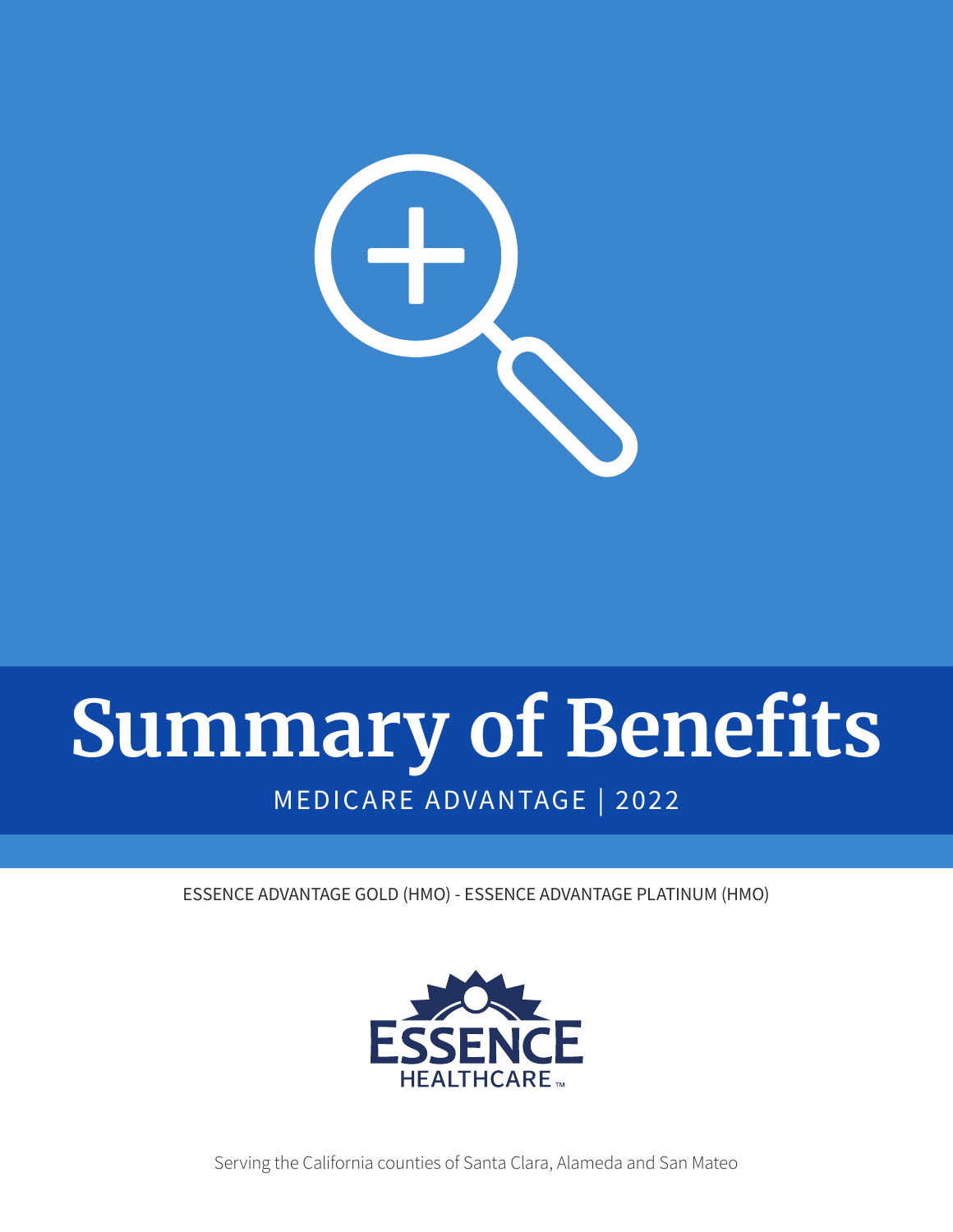## **Summary of Benefits**

## **January 1, 2022 – December 31, 2022**

This booklet gives you a summary of what we cover and what you pay. It doesn't list every limitation, exclusion or covered service. To get a complete list of services we cover, call us and ask for the Evidence of Coverage, or you can view it on www.EssenceHealthcare.com.

This Summary of Benefits booklet gives you a summary of what **Essence Advantage Gold (HMO)** and **Essence Advantage Platinum (HMO)** cover and what you pay.

• If you want to compare our plans with other Medicare health plans, ask the other plans for their

- Summary of Benefits booklets. Or, use the Medicare Plan Finder on www.Medicare.gov.
- Medicare & You handbook. View it online at www.Medicare.gov, or get a copy by calling 1-877-486-2048.

• If you want to know more about the coverage and costs of Original Medicare, look in your current 1-800-MEDICARE (1-800-633-4227), 24 hours a day, seven days a week. TTY users should call

## **Sections in this booklet**

- Things to Know About **Essence Advantage Gold** and **Essence Advantage Platinum**
- Monthly Premium, Deductibles and Limits on How Much You Pay for Covered Services
- Covered Medical and Hospital Benefits
- Optional Supplemental Benefits
- Prescription Drug Benefits
- Other Covered Benefits

This document is available in other formats such as Braille and large print. This document may be available in a non-English language. For additional information, call 1-855-923-3102 (TTY: 711) to speak with a sales representative.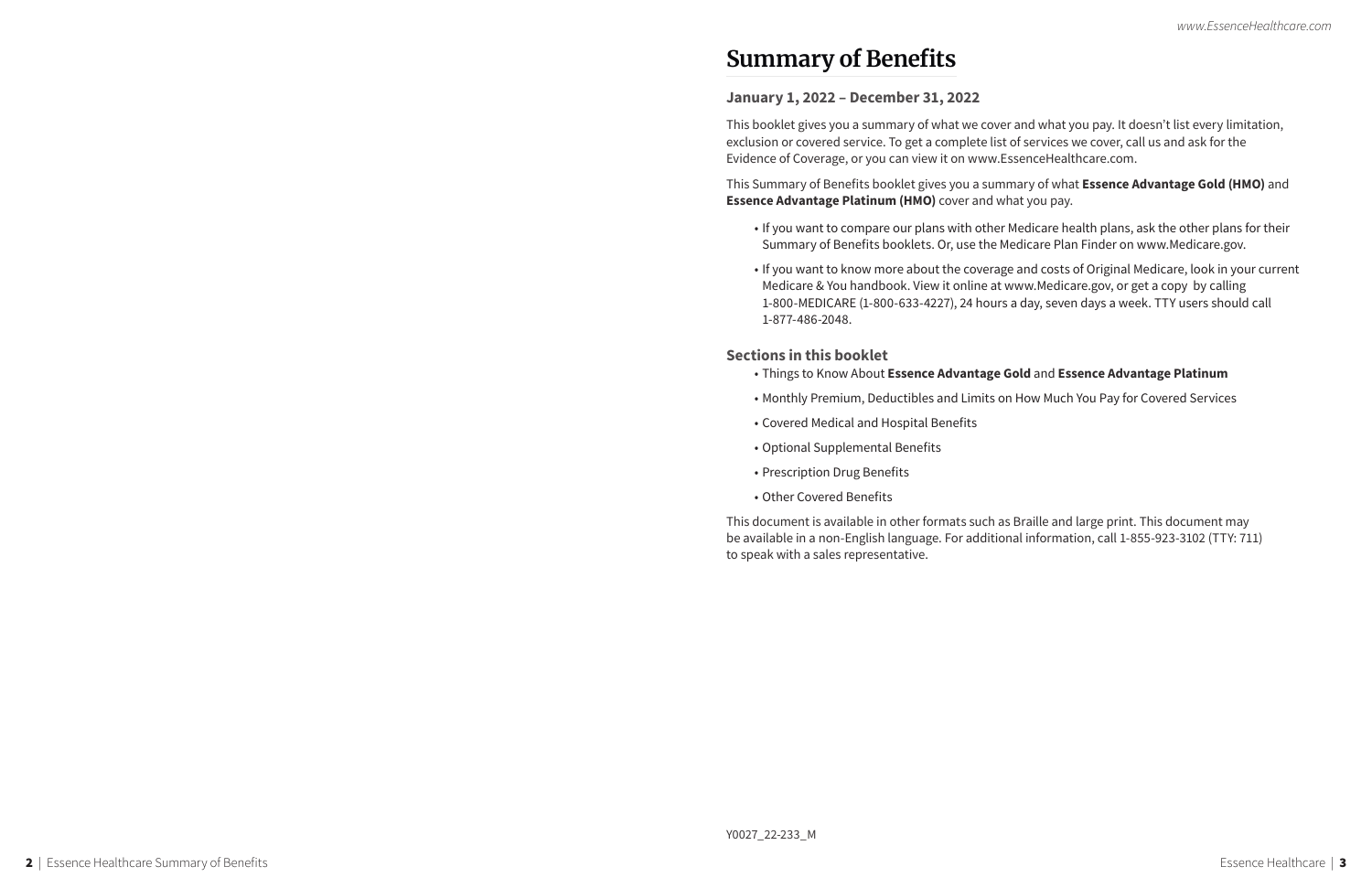|                                                                                                                | <b>Essence Advantage</b><br><b>Gold (HMO)</b><br><b>Santa Clara County</b>                                                                                                                                                                                                                                                                                                                                                                                            | <b>Essence Advantage</b><br><b>Platinum (HMO)</b><br><b>Santa Clara County</b>                                                                                                                                                                                                                                                                                                                                                                                        | <b>Essence Advantage</b><br>Gold (HMO)<br>Alameda and<br>San Mateo counties                                                                                                                                                                                                                                                                                                                                                                                           | <b>Essence Advantage</b><br><b>Platinum (HMO)</b><br>Alameda and<br>San Mateo counties                                                                                                                                                                                                                                                                                                                                                                                |  |  |  |  |  |
|----------------------------------------------------------------------------------------------------------------|-----------------------------------------------------------------------------------------------------------------------------------------------------------------------------------------------------------------------------------------------------------------------------------------------------------------------------------------------------------------------------------------------------------------------------------------------------------------------|-----------------------------------------------------------------------------------------------------------------------------------------------------------------------------------------------------------------------------------------------------------------------------------------------------------------------------------------------------------------------------------------------------------------------------------------------------------------------|-----------------------------------------------------------------------------------------------------------------------------------------------------------------------------------------------------------------------------------------------------------------------------------------------------------------------------------------------------------------------------------------------------------------------------------------------------------------------|-----------------------------------------------------------------------------------------------------------------------------------------------------------------------------------------------------------------------------------------------------------------------------------------------------------------------------------------------------------------------------------------------------------------------------------------------------------------------|--|--|--|--|--|
| <b>Monthly Plan</b>                                                                                            | \$39 per month                                                                                                                                                                                                                                                                                                                                                                                                                                                        | \$89 per month                                                                                                                                                                                                                                                                                                                                                                                                                                                        | \$59 per month                                                                                                                                                                                                                                                                                                                                                                                                                                                        | \$89 per month                                                                                                                                                                                                                                                                                                                                                                                                                                                        |  |  |  |  |  |
| <b>Premium</b>                                                                                                 | You must continue<br>to pay your Medicare<br>Part B premium.                                                                                                                                                                                                                                                                                                                                                                                                          | You must continue<br>to pay your Medicare<br>Part B premium.                                                                                                                                                                                                                                                                                                                                                                                                          | You must continue<br>to pay your Medicare<br>Part B premium.                                                                                                                                                                                                                                                                                                                                                                                                          | You must continue<br>to pay your Medicare<br>Part B premium.                                                                                                                                                                                                                                                                                                                                                                                                          |  |  |  |  |  |
| <b>Deductibles</b>                                                                                             | <b>All Plans</b>                                                                                                                                                                                                                                                                                                                                                                                                                                                      |                                                                                                                                                                                                                                                                                                                                                                                                                                                                       |                                                                                                                                                                                                                                                                                                                                                                                                                                                                       |                                                                                                                                                                                                                                                                                                                                                                                                                                                                       |  |  |  |  |  |
|                                                                                                                | These plans do not have a deductible.                                                                                                                                                                                                                                                                                                                                                                                                                                 |                                                                                                                                                                                                                                                                                                                                                                                                                                                                       |                                                                                                                                                                                                                                                                                                                                                                                                                                                                       |                                                                                                                                                                                                                                                                                                                                                                                                                                                                       |  |  |  |  |  |
| <b>Maximum</b><br><b>Out-of-Pocket</b><br><b>Responsibility</b><br>(does not include<br>prescription<br>drugs) | The maximum<br>out-of-pocket<br>amount is the most<br>that you pay out<br>of pocket during<br>the calendar year<br>for in-network<br>covered hospital and<br>medical services.                                                                                                                                                                                                                                                                                        | The maximum<br>out-of-pocket<br>amount is the most<br>that you pay out<br>of pocket during<br>the calendar year<br>for in-network<br>covered hospital and<br>medical services.                                                                                                                                                                                                                                                                                        | The maximum<br>out-of-pocket<br>amount is the most<br>that you pay out<br>of pocket during<br>the calendar year<br>for in-network<br>covered hospital and<br>medical services.                                                                                                                                                                                                                                                                                        | The maximum<br>out-of-pocket<br>amount is the most<br>that you pay out of<br>pocket during the<br>calendar year for<br>in-network covered<br>hospital and<br>medical services.                                                                                                                                                                                                                                                                                        |  |  |  |  |  |
|                                                                                                                | Your yearly limit(s)<br>in this plan:<br>• \$5,500 for covered<br>hospital and<br>medical services<br>you receive from<br>in-network<br>providers<br>If you reach the limit<br>on out-of-pocket<br>costs, hospital and<br>medical services are<br>still covered, and we<br>pay the full cost for<br>the rest of the year.<br>Please note that<br>you will still need to<br>pay your monthly<br>premiums and<br>cost-sharing for<br>your Part D<br>prescription drugs. | Your yearly limit(s)<br>in this plan:<br>• \$4,500 for covered<br>hospital and<br>medical services<br>you receive from<br>in-network<br>providers<br>If you reach the limit<br>on out-of-pocket<br>costs, hospital and<br>medical services are<br>still covered, and we<br>pay the full cost for<br>the rest of the year.<br>Please note that<br>you will still need to<br>pay your monthly<br>premiums and<br>cost-sharing for<br>your Part D<br>prescription drugs. | Your yearly limit(s)<br>in this plan:<br>• \$5,900 for covered<br>hospital and<br>medical services<br>you receive from<br>in-network<br>providers<br>If you reach the limit<br>on out-of-pocket<br>costs, hospital and<br>medical services are<br>still covered, and we<br>pay the full cost for<br>the rest of the year.<br>Please note that<br>you will still need to<br>pay your monthly<br>premiums and<br>cost-sharing for<br>your Part D<br>prescription drugs. | Your yearly limit(s)<br>in this plan:<br>• \$4,900 for covered<br>hospital and<br>medical services<br>you receive from<br>in-network<br>providers<br>If you reach the limit<br>on out-of-pocket<br>costs, hospital and<br>medical services are<br>still covered, and we<br>pay the full cost for<br>the rest of the year.<br>Please note that<br>you will still need to<br>pay your monthly<br>premiums and<br>cost-sharing for<br>your Part D<br>prescription drugs. |  |  |  |  |  |

## **on Hoursellings to Know About Essence Advantage Gold** Monthly Premium, Deductibles and Limits<br>Things to Know About Essence Advantage Gold<br>on How Much You Pay for Covered Services **and Essence Advantage Platinum**

# **Monthly Premium, Deductibles and Limits**

## **Hours of Operation**

- From October 1 to March 31, you can call us seven days a week from 8 a.m. to 8 p.m.
- From April 1 to September 30, you can call us Monday through Friday from 8 a.m. to 8 p.m.

### **Essence Advantage Gold/Essence Advantage Platinum Phone Numbers and Website**

- If you have questions, call 1-855-923-3102 (TTY: 711) to speak with a sales representative.
- Our website: www.EssenceHealthcare.com

### **Who can join?**

To join **Essence Advantage Gold** or **Essence Advantage Platinum**, you must be entitled to Medicare Part A, be enrolled in Medicare Part B, be a United States citizen or are lawfully present in the United States and live in our service area. Our service area includes the following counties in California: Santa Clara, Alameda and San Mateo.

### **What is an HMO?**

An HMO, or Health Maintenance Organization, is a type of health insurance plan that usually limits coverage to care from doctors who work for or contract with the HMO. It generally won't cover out-of-network care except in an emergency. An HMO may require you to live or work in its service area to be eligible for coverage.

## **Which doctors, hospitals and pharmacies can I use?**

**Essence Advantage Gold** and **Essence Advantage Platinum** have a network of doctors, hospitals, pharmacies and other providers. If you use providers that are not in our network, the plan may not pay for these services. You must generally use network pharmacies to fill your prescriptions for covered Part D drugs. Some of our network pharmacies have preferred cost sharing. You may pay less if you use these pharmacies. You can see our plans' Provider Directory on our website www.EssenceHealthcare.com. Or, call us and we will send you a copy of the Provider Directory.

### **What do we cover?**

Like all Medicare health plans, we cover everything that Original Medicare covers—and *more*.

- **Our plan members get all of the benefits covered by Original Medicare.** For some of these benefits, you may pay more in our plan than you would in Original Medicare. For others, you may pay less.
- **Our plan members also get** *more* **than what is covered by Original Medicare.** Some of the extra benefits are outlined in this booklet.

### **What drugs do we cover?**

We cover Part D drugs. In addition, we cover Part B drugs such as chemotherapy and some drugs administered by your provider.

- You can see the complete plan formulary (list of Part D prescription drugs) and any restrictions on our website www.EssenceHealthcare.com.
- Or, call us and we will send you a copy of the formulary.

## **How will I determine my drug costs?**

Our plans group each medication into one of six tiers. You will need to use your formulary to locate what tier your drug is on to determine how much it will cost you. The amount you pay depends on the drug's tier and what stage of the benefit you have reached. Later in this document, we discuss the benefit stages that occur: Initial Coverage, Coverage Gap and Catastrophic Coverage. If you have questions about the different benefit stages, please contact the plan for more information or access the Evidence of Coverage on our website.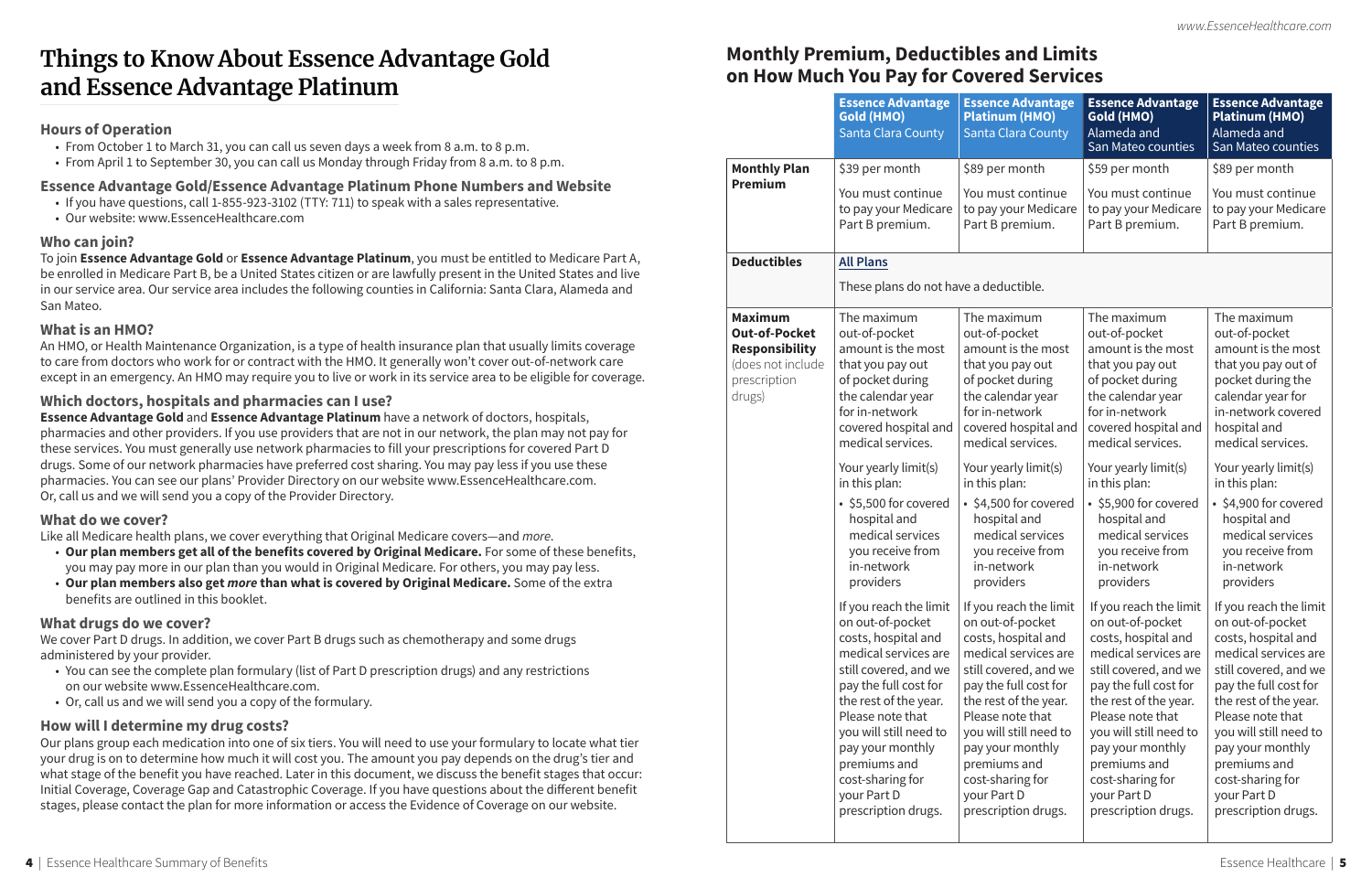|                                                    | <b>Essence Advantage</b><br><b>Gold (HMO)</b><br>Santa Clara County                                                                                                                                      | <b>Essence Advantage</b><br><b>Platinum (HMO)</b><br><b>Santa Clara County</b>                                                                                                                           | <b>Essence Advantage</b><br>Gold (HMO)<br>Alameda and<br>San Mateo counties                                                                                                                              | <b>Essence Advantage</b><br><b>Platinum (HMO)</b><br>Alameda and<br>San Mateo counties                                                                                                                   | <b>Preventive Care</b>           | <b>Gold (HMO)</b><br><b>Santa Clara County</b><br><b>All Plans</b>                                                                                                                                          |
|----------------------------------------------------|----------------------------------------------------------------------------------------------------------------------------------------------------------------------------------------------------------|----------------------------------------------------------------------------------------------------------------------------------------------------------------------------------------------------------|----------------------------------------------------------------------------------------------------------------------------------------------------------------------------------------------------------|----------------------------------------------------------------------------------------------------------------------------------------------------------------------------------------------------------|----------------------------------|-------------------------------------------------------------------------------------------------------------------------------------------------------------------------------------------------------------|
| Inpatient<br><b>Hospital</b><br>Coverage           | Our plan covers an<br>unlimited number of<br>days for an inpatient<br>hospital stay.<br>$\cdot$ \$275 copay per<br>day, per stay:<br>days $1-7$<br>• \$0 copay per day,<br>per stay: day 8<br>and beyond | Our plan covers an<br>unlimited number of<br>days for an inpatient<br>hospital stay.<br>$\cdot$ \$250 copay per<br>day, per stay:<br>days $1-7$<br>• \$0 copay per day,<br>per stay: day 8<br>and beyond | Our plan covers an<br>unlimited number of<br>days for an inpatient<br>hospital stay.<br>$\cdot$ \$315 copay per<br>day, per stay:<br>days $1-7$<br>• \$0 copay per day,<br>per stay: day 8<br>and beyond | Our plan covers an<br>unlimited number of<br>days for an inpatient<br>hospital stay.<br>$\cdot$ \$300 copay per<br>day, per stay:<br>days $1-7$<br>• \$0 copay per day,<br>per stay: day 8<br>and beyond | (continued)                      | • Diabetes screening<br>• Diabetes self-man<br>• Health and wellne<br>• HIV screening<br>• Immunizations (pr<br>• Medical nutrition t<br>• Medicare Diabetes<br>• Obesity screening<br>• Prostate cancer so |
|                                                    | Prior authorization<br>is required.                                                                                                                                                                      | Prior authorization<br>is required.                                                                                                                                                                      | Prior authorization<br>is required.                                                                                                                                                                      | Prior authorization<br>is required.                                                                                                                                                                      |                                  | • Screening and cou                                                                                                                                                                                         |
| <b>Outpatient</b><br>Hospital<br>Coverage          | Ambulatory surgical<br>center: \$250 copay                                                                                                                                                               | Ambulatory surgical<br>center: \$240 copay                                                                                                                                                               | Ambulatory<br>surgical center:<br>20% co-insurance                                                                                                                                                       | Ambulatory surgical<br>center: \$240 copay                                                                                                                                                               |                                  | • Screening for lung<br>• Screening for sexu<br>• Smoking and toba                                                                                                                                          |
|                                                    | Outpatient hospital:<br>\$250 copay                                                                                                                                                                      | Outpatient hospital:<br>\$240 copay                                                                                                                                                                      | Outpatient hospital:<br>20% co-insurance                                                                                                                                                                 | Outpatient hospital:<br>\$240 copay                                                                                                                                                                      |                                  | • Vision care<br>• "Welcome to Medi                                                                                                                                                                         |
|                                                    | Prior authorization<br>may be required.                                                                                                                                                                  | Prior authorization<br>may be required.                                                                                                                                                                  | Prior authorization<br>may be required.                                                                                                                                                                  | Prior authorization<br>may be required.                                                                                                                                                                  |                                  | Any additional prev<br>will be covered.                                                                                                                                                                     |
| <b>Doctor Visits</b><br>(Primary Care<br>Providers | Primary care<br>physician (PCP) visit:<br>\$5 copay                                                                                                                                                      | Primary care<br>physician (PCP) visit:<br>\$0 copay                                                                                                                                                      | Primary care<br>physician (PCP) visit:<br>\$5 copay                                                                                                                                                      | Primary care<br>physician (PCP) visit:<br>\$0 copay                                                                                                                                                      | <b>Emergency Care</b>            | <b>All Plans</b><br>\$90 copay                                                                                                                                                                              |
| and Specialists)                                   | Specialist visit:<br>\$35 copay                                                                                                                                                                          | Specialist visit:<br>\$20 copay                                                                                                                                                                          | Specialist visit:<br>\$35 copay                                                                                                                                                                          | Specialist visit:<br>\$30 copay                                                                                                                                                                          |                                  | If you are admitted<br>you pay \$0 for the er                                                                                                                                                               |
|                                                    | A referral is required<br>for specialist visits.                                                                                                                                                         | A referral is required<br>for specialist visits.                                                                                                                                                         | A referral is required<br>for specialist visits.                                                                                                                                                         | A referral is required<br>for specialist visits.                                                                                                                                                         |                                  | section of this book                                                                                                                                                                                        |
| <b>Preventive Care</b>                             | <b>All Plans</b>                                                                                                                                                                                         |                                                                                                                                                                                                          |                                                                                                                                                                                                          |                                                                                                                                                                                                          |                                  | We provide worldwi                                                                                                                                                                                          |
|                                                    | You pay nothing.                                                                                                                                                                                         |                                                                                                                                                                                                          |                                                                                                                                                                                                          |                                                                                                                                                                                                          | <b>Urgently</b><br><b>Needed</b> | <b>All Plans</b>                                                                                                                                                                                            |
|                                                    |                                                                                                                                                                                                          | Our plans cover many preventive services, including:                                                                                                                                                     |                                                                                                                                                                                                          |                                                                                                                                                                                                          | <b>Services</b>                  | \$35 copay within the                                                                                                                                                                                       |
|                                                    | • Abdominal aortic aneurysm screening                                                                                                                                                                    |                                                                                                                                                                                                          |                                                                                                                                                                                                          |                                                                                                                                                                                                          |                                  | \$90 copay outside o                                                                                                                                                                                        |
|                                                    | • Annual wellness visit                                                                                                                                                                                  |                                                                                                                                                                                                          |                                                                                                                                                                                                          |                                                                                                                                                                                                          |                                  | We provide worldwi                                                                                                                                                                                          |
|                                                    | • Bone mass measurement                                                                                                                                                                                  |                                                                                                                                                                                                          |                                                                                                                                                                                                          |                                                                                                                                                                                                          |                                  |                                                                                                                                                                                                             |
|                                                    | • Breast cancer screening (mammogram)                                                                                                                                                                    |                                                                                                                                                                                                          |                                                                                                                                                                                                          |                                                                                                                                                                                                          |                                  |                                                                                                                                                                                                             |
|                                                    |                                                                                                                                                                                                          | • Cardiovascular disease risk reduction visit (therapy for cardiovascular disease)                                                                                                                       |                                                                                                                                                                                                          |                                                                                                                                                                                                          |                                  |                                                                                                                                                                                                             |
|                                                    | • Cardiovascular disease testing                                                                                                                                                                         |                                                                                                                                                                                                          |                                                                                                                                                                                                          |                                                                                                                                                                                                          |                                  |                                                                                                                                                                                                             |
|                                                    | • Cervical and vaginal cancer screening                                                                                                                                                                  |                                                                                                                                                                                                          |                                                                                                                                                                                                          |                                                                                                                                                                                                          |                                  |                                                                                                                                                                                                             |
|                                                    | • Colorectal cancer screening                                                                                                                                                                            |                                                                                                                                                                                                          |                                                                                                                                                                                                          |                                                                                                                                                                                                          |                                  |                                                                                                                                                                                                             |
|                                                    | • Depression screening                                                                                                                                                                                   |                                                                                                                                                                                                          |                                                                                                                                                                                                          |                                                                                                                                                                                                          |                                  |                                                                                                                                                                                                             |

6 | Essence Healthcare Summary of Benefits Essence Healthcare | 7

**Essence Advantage** 

### **Essence Advantage Platinum (HMO)**  Santa Clara County

**Essence Advantage Gold (HMO)**  Alameda and San Mateo counties

**Essence Advantage Platinum (HMO)**  Alameda and San Mateo counties

• Diabetes screening

• Medical nutrition therapy

- Diabetes self-management training and diabetic services • Health and wellness education programs
- Immunizations (pneumonia, hepatitis B, COVID-19 and influenza)
- Medicare Diabetes Prevention Program (MDPP)
- Obesity screening and therapy to promote sustained weight loss
- Prostate cancer screening exams
- Screening and counseling to reduce alcohol misuse
- Screening for lung cancer with low-dose computed tomography (LDCT)
- Screening for sexually transmitted infections (STIs) and counseling to prevent STIs
- Smoking and tobacco use cessation (counseling to stop smoking or tobacco use)
- "Welcome to Medicare" preventive visit (one-time)
- Any additional preventive services approved by Medicare during the contract year

If you are admitted to the same hospital within 24 hours for the same condition, you pay \$0 for the emergency room visit. See the "Inpatient Hospital Care" section of this booklet for other costs.

We provide worldwide coverage.

\$35 copay within the United States

\$90 copay outside of the United States

We provide worldwide coverage.

## **Covered Medical and Hospital Benefits**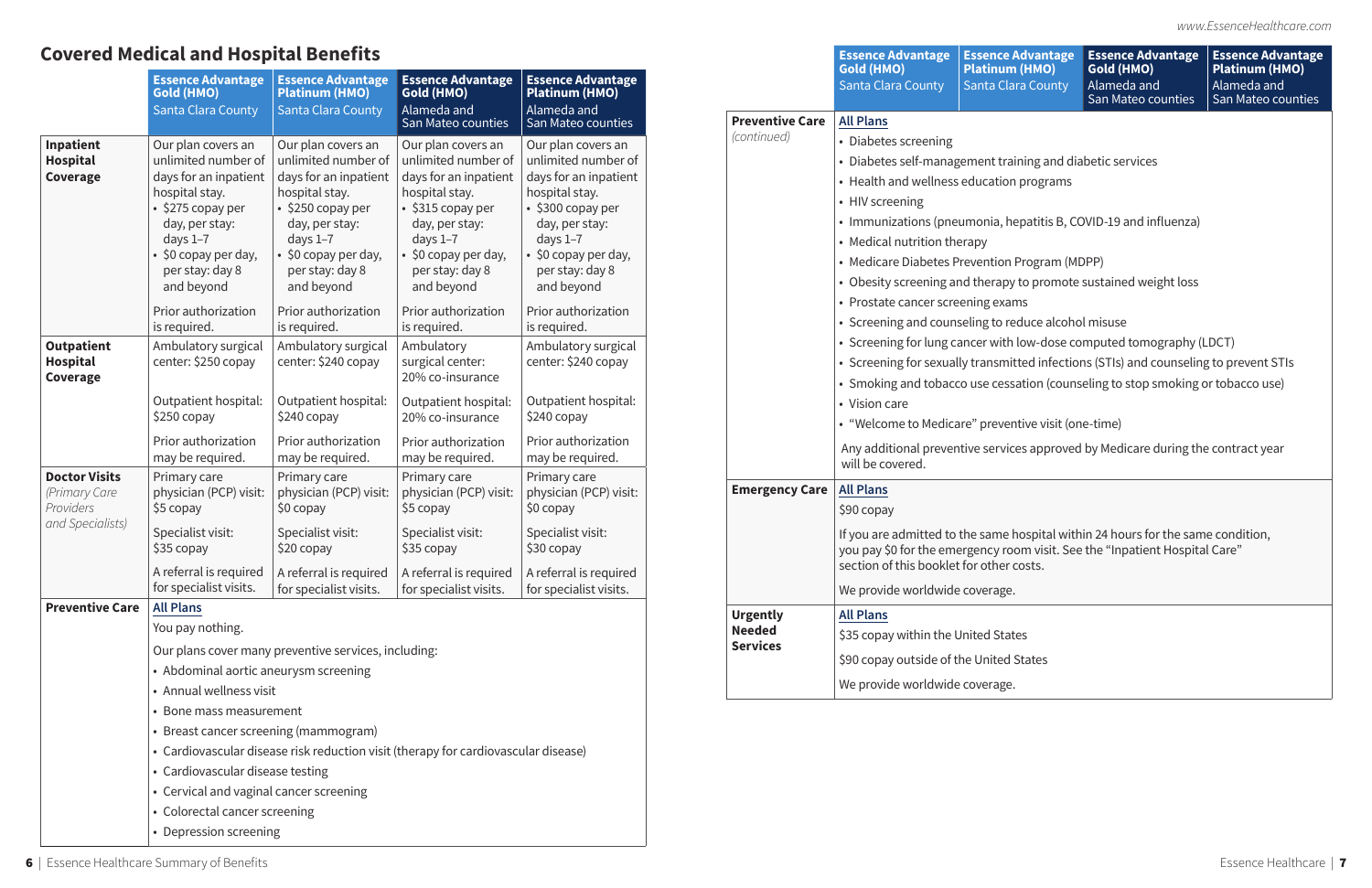|                                                                                           | <b>Essence Advantage</b><br><b>Gold (HMO)</b><br>Santa Clara County                                                                                                                                                    | <b>Essence Advantage</b><br><b>Platinum (HMO)</b><br>Santa Clara County                | <b>Essence Advantage</b><br>Gold (HMO)<br>Alameda and<br>San Mateo counties            | <b>Essence Advantage</b><br><b>Platinum (HMO)</b><br>Alameda and<br>San Mateo counties |                  |                                                                                                                           | <b>Essence Advantage</b><br><b>Gold (HMO)</b><br><b>Santa Clara County</b>                                                                                                                                                                | <b>Essence Advantage</b><br><b>Platinum (HMO)</b><br>Santa Clara County                      | <b>Essence Advantage</b><br>Gold (HMO)<br>Alameda and<br>San Mateo counties                   | <b>Essence Advantage</b><br><b>Platinum (HMO)</b><br>Alameda and<br>San Mateo counties       |                                                                                             |                                                                                     |
|-------------------------------------------------------------------------------------------|------------------------------------------------------------------------------------------------------------------------------------------------------------------------------------------------------------------------|----------------------------------------------------------------------------------------|----------------------------------------------------------------------------------------|----------------------------------------------------------------------------------------|------------------|---------------------------------------------------------------------------------------------------------------------------|-------------------------------------------------------------------------------------------------------------------------------------------------------------------------------------------------------------------------------------------|----------------------------------------------------------------------------------------------|-----------------------------------------------------------------------------------------------|----------------------------------------------------------------------------------------------|---------------------------------------------------------------------------------------------|-------------------------------------------------------------------------------------|
| <b>Diagnostic</b><br>Services/Labs/                                                       | Lab services:<br>\$10 copay                                                                                                                                                                                            | Lab services:<br>$$10$ copay                                                           | Lab services:<br>$$10$ copay                                                           | Lab services:<br>$$10$ copay                                                           |                  | <b>Dental Services</b><br>See page 12<br>(continued)<br>on optional<br>separately.<br><b>Vision Services</b><br>benefits: | for information                                                                                                                                                                                                                           | See page 12<br>for information                                                               | See page 12<br>for information                                                                | See page 12<br>for information                                                               |                                                                                             |                                                                                     |
| <b>Imaging</b><br>(Costs for these<br>services may vary<br>based on place<br>of service.) | Diagnostic<br>procedures and<br>tests: \$45 copay<br>Diagnostic                                                                                                                                                        | Diagnostic<br>procedures and<br>tests: \$25 copay<br>Diagnostic                        | Diagnostic<br>procedures and<br>tests: \$45 copay<br>Diagnostic                        | <b>Diagnostic</b><br>procedures and<br>tests: \$25 copay<br>Diagnostic                 |                  |                                                                                                                           | supplemental<br>dental coverage that<br>can be purchased                                                                                                                                                                                  | on optional<br>supplemental<br>dental coverage that<br>can be purchased<br>separately.       | on optional<br>supplemental<br>dental coverage that<br>can be purchased<br>separately.        | on optional<br>supplemental<br>dental coverage that<br>can be purchased<br>separately.       |                                                                                             |                                                                                     |
|                                                                                           | colonoscopies:<br>$$0$ copay                                                                                                                                                                                           | colonoscopies:<br>$$0$ copay                                                           | colonoscopies:<br>$$0$ copay                                                           | colonoscopies:<br>$$0$ copay                                                           |                  |                                                                                                                           | Each visit to a<br>specialist, such as                                                                                                                                                                                                    | Each visit to a<br>specialist, such as                                                       | Each visit to a<br>specialist, such as                                                        | Each visit to a<br>specialist, such as                                                       |                                                                                             |                                                                                     |
|                                                                                           | Diagnostic radiology<br>services (such as<br>MRI, CT and PET<br>scans): \$210 copay                                                                                                                                    | Diagnostic radiology<br>services (such as<br>MRI, CT and PET<br>scans): \$210 copay    | Diagnostic radiology<br>services (such as<br>MRI, CT and PET<br>scans): \$210 copay    | Diagnostic radiology<br>services (such as<br>MRI, CT and PET<br>scans): \$210 copay    |                  |                                                                                                                           | an ophthalmologist<br>or optometrist, for<br>Medicare-covered<br>\$5-\$35 copay                                                                                                                                                           | an ophthalmologist<br>or optometrist, for<br>Medicare-covered<br>benefits:<br>\$0-\$20 copay | an ophthalmologist<br>or optometrist, for<br>Medicare-covered<br>benefits:<br>$$5-\$35$ copay | an ophthalmologist<br>or optometrist, for<br>Medicare-covered<br>benefits:<br>\$0-\$30 copay |                                                                                             |                                                                                     |
|                                                                                           | Diagnostic<br>Diagnostic<br>Diagnostic<br>mammograms:<br>mammograms:<br>mammograms:<br>mammograms:<br>$$0$ copay<br>$$0$ copay<br>$$0$ copay<br>$$0$ copay<br>Therapeutic<br>Therapeutic<br>Therapeutic<br>Therapeutic | Diagnostic                                                                             |                                                                                        |                                                                                        | <b>All Plans</b> | Diabetic eye exams performed by a contracted specialist: \$0 copay                                                        |                                                                                                                                                                                                                                           |                                                                                              |                                                                                               |                                                                                              |                                                                                             |                                                                                     |
|                                                                                           |                                                                                                                                                                                                                        |                                                                                        |                                                                                        |                                                                                        |                  |                                                                                                                           | A referral is required for Medicare-covered eye exams.                                                                                                                                                                                    |                                                                                              |                                                                                               |                                                                                              |                                                                                             |                                                                                     |
|                                                                                           | radiology services<br>(such as radiation<br>treatment for cancer):<br>20% co-insurance                                                                                                                                 | radiology services<br>(such as radiation<br>treatment for cancer):<br>20% co-insurance | radiology services<br>(such as radiation<br>treatment for cancer):<br>20% co-insurance | radiology services<br>(such as radiation<br>treatment for cancer):<br>20% co-insurance |                  |                                                                                                                           | Medicare-covered eyeglass lenses (standard plastic single, bifocal, trifocal or lenticular<br>lenses) after each cataract surgery: \$0 copay<br>Medicare-covered eyeglass frames or contact lenses after each cataract surgery: \$0 copay |                                                                                              |                                                                                               |                                                                                              |                                                                                             |                                                                                     |
|                                                                                           | X-rays: \$45 copay                                                                                                                                                                                                     | X-rays: \$25 copay                                                                     | X-rays: \$45 copay                                                                     | X-rays: \$25 copay                                                                     |                  |                                                                                                                           | See page 12 for information on optional supplemental vision coverage that can be<br>purchased separately.                                                                                                                                 |                                                                                              |                                                                                               |                                                                                              |                                                                                             |                                                                                     |
|                                                                                           | Prior authorization<br>may be required.                                                                                                                                                                                | Prior authorization<br>may be required.                                                | Prior authorization<br>may be required.                                                | Prior authorization<br>may be required.                                                |                  | <b>Mental Health</b><br><b>Services</b>                                                                                   | Inpatient visit:                                                                                                                                                                                                                          | Inpatient visit:                                                                             | Inpatient visit:                                                                              | Inpatient visit:                                                                             |                                                                                             |                                                                                     |
| <b>Hearing</b>                                                                            | <b>All Plans</b>                                                                                                                                                                                                       |                                                                                        |                                                                                        |                                                                                        |                  |                                                                                                                           | Our plan covers an<br>unlimited number of                                                                                                                                                                                                 | Our plan covers an<br>unlimited number of                                                    | Our plan covers an<br>unlimited number of                                                     | Our plan covers an<br>unlimited number of                                                    |                                                                                             |                                                                                     |
| <b>Services</b>                                                                           |                                                                                                                                                                                                                        |                                                                                        | Medicare-covered exam to diagnose and treat hearing and balance issues: \$0 copay      |                                                                                        |                  |                                                                                                                           | days for an inpatient<br>hospital stay.                                                                                                                                                                                                   | days for an inpatient<br>hospital stay.                                                      | days for an inpatient<br>hospital stay.                                                       | days for an inpatient<br>hospital stay.                                                      |                                                                                             |                                                                                     |
|                                                                                           |                                                                                                                                                                                                                        | A referral is required for Medicare-covered hearing services.                          |                                                                                        |                                                                                        |                  |                                                                                                                           | $\cdot$ \$270 copay per                                                                                                                                                                                                                   | $\cdot$ \$270 copay per                                                                      | • \$270 copay per                                                                             | • \$270 copay per                                                                            |                                                                                             |                                                                                     |
| <b>Dental Services</b>                                                                    | Medicare-covered<br>comprehensive<br>dental services:<br>\$35 copay<br>A referral is                                                                                                                                   | Medicare-covered<br>comprehensive<br>dental services:<br>\$20 copay<br>A referral is   | Medicare-covered<br>comprehensive<br>dental services:<br>\$35 copay<br>A referral is   | Medicare-covered<br>comprehensive<br>dental services:<br>\$30 copay<br>A referral is   |                  |                                                                                                                           |                                                                                                                                                                                                                                           |                                                                                              | day, per stay:<br>days $1-6$<br>• \$0 copay per day,<br>per stay: day 7<br>and beyond         | day, per stay:<br>days $1-6$<br>\$0 copay per day,<br>per stay: day 7<br>and beyond          | day, per stay:<br>days $1-6$<br>$\cdot$ \$0 copay per day,<br>per stay: day 7<br>and beyond | day, per stay:<br>days $1-6$<br>\$0 copay per day,<br>per stay: day 7<br>and beyond |
|                                                                                           | required to visit<br>an oral surgeon<br>for Medicare-                                                                                                                                                                  | required to visit<br>an oral surgeon<br>for Medicare-                                  | required to visit<br>an oral surgeon<br>for Medicare-                                  | required to visit<br>an oral surgeon<br>for Medicare-                                  |                  |                                                                                                                           | Outpatient individual<br>visit: \$30 copay<br>Outpatient group                                                                                                                                                                            | Outpatient individual<br>visit: \$20 copay<br>Outpatient group                               | Outpatient individual<br>visit: \$30 copay<br>Outpatient group                                | Outpatient individual<br>visit: \$20 copay<br>Outpatient group                               |                                                                                             |                                                                                     |
|                                                                                           | covered services<br>and those services<br>may require a prior                                                                                                                                                          | covered services<br>and those services<br>may require a prior                          | covered services<br>and those services<br>may require a prior                          | covered services<br>and those services<br>may require a prior                          |                  |                                                                                                                           | visit: \$20 copay<br>Prior authorization                                                                                                                                                                                                  | visit: \$10 copay<br>Prior authorization                                                     | visit: \$20 copay<br>Prior authorization                                                      | visit: \$10 copay<br>Prior authorization                                                     |                                                                                             |                                                                                     |
|                                                                                           | authorization.                                                                                                                                                                                                         | authorization.                                                                         | authorization.                                                                         | authorization.                                                                         |                  |                                                                                                                           | may be required.                                                                                                                                                                                                                          | may be required.                                                                             | may be required.                                                                              | may be required.                                                                             |                                                                                             |                                                                                     |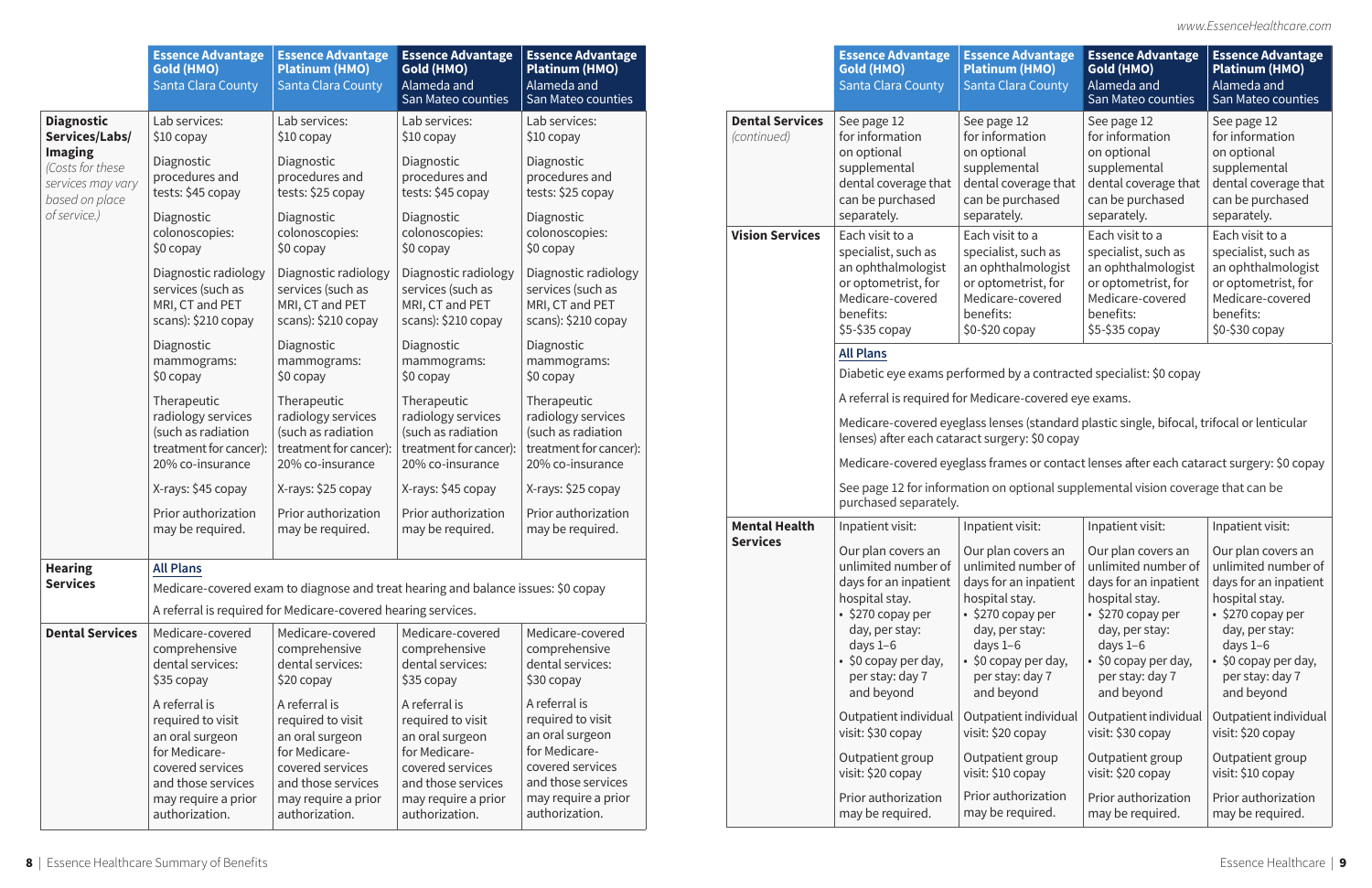|                                                 | <b>Essence Advantage</b><br><b>Gold (HMO)</b><br>Santa Clara County                                                                                                                                                                                                                                                                                                                            | <b>Essence Advantage</b><br><b>Platinum (HMO)</b><br><b>Santa Clara County</b>                                                                                                                                                                                                                                                                                                               | <b>Essence Advantage</b><br>Gold (HMO)<br>Alameda and<br>San Mateo counties                                                                                                                                                                                                                                                                                                                 | <b>Essence Advantage</b><br><b>Platinum (HMO)</b><br>Alameda and<br>San Mateo counties                                                                                                                                                                                                                                                                                                         |                                      | <b>Essence Advantage</b><br><b>Gold (HMO)</b><br><b>Santa Clara County</b>                                                                                                                                                                                                                                                                                                                                                           | <b>Essence Advantage</b><br><b>Platinum (HMO)</b><br>Santa Clara County | <b>Essence Advantage</b><br>Gold (HMO)<br>Alameda and<br>San Mateo counties                                                                                                                                                                                                                    | <b>Essence Advantage</b><br><b>Platinum (HMO)</b><br>Alameda and<br>San Mateo counties |
|-------------------------------------------------|------------------------------------------------------------------------------------------------------------------------------------------------------------------------------------------------------------------------------------------------------------------------------------------------------------------------------------------------------------------------------------------------|----------------------------------------------------------------------------------------------------------------------------------------------------------------------------------------------------------------------------------------------------------------------------------------------------------------------------------------------------------------------------------------------|---------------------------------------------------------------------------------------------------------------------------------------------------------------------------------------------------------------------------------------------------------------------------------------------------------------------------------------------------------------------------------------------|------------------------------------------------------------------------------------------------------------------------------------------------------------------------------------------------------------------------------------------------------------------------------------------------------------------------------------------------------------------------------------------------|--------------------------------------|--------------------------------------------------------------------------------------------------------------------------------------------------------------------------------------------------------------------------------------------------------------------------------------------------------------------------------------------------------------------------------------------------------------------------------------|-------------------------------------------------------------------------|------------------------------------------------------------------------------------------------------------------------------------------------------------------------------------------------------------------------------------------------------------------------------------------------|----------------------------------------------------------------------------------------|
| <b>Skilled Nursing</b><br><b>Facility (SNF)</b> | The plans cover up<br>to 100 days each<br>benefit period. No<br>prior hospital stay<br>is required.<br>• \$0 copay per day,<br>per stay: days 1-20<br>• \$150 copay per day,<br>per stay:<br>days 21-100<br>Prior authorization<br>is required.<br>Admission to a<br>new or different<br>SNF facility within<br>the same Benefit<br>Period may start a<br>new stay for copay<br>administration | The plans cover up<br>to 100 days each<br>benefit period. No<br>prior hospital stay<br>is required.<br>• \$0 copay per day,<br>per stay: days 1-20<br>\$100 copay per day,<br>per stay:<br>days 21-100<br>Prior authorization<br>is required.<br>Admission to a<br>new or different<br>SNF facility within<br>the same Benefit<br>Period may start a<br>new stay for copay<br>administration | The plans cover up<br>to 100 days each<br>benefit period. No<br>prior hospital stay<br>is required.<br>• \$0 copay per day,<br>per stay: days 1-20<br>S150 copay per day,<br>per stay:<br>days 21-100<br>Prior authorization<br>is required.<br>Admission to a<br>new or different<br>SNF facility within<br>the same Benefit<br>Period may start a<br>new stay for copay<br>administration | The plans cover up<br>to 100 days each<br>benefit period. No<br>prior hospital stay<br>is required.<br>• \$0 copay per day,<br>per stay: days 1-20<br>• \$100 copay per day,<br>per stay:<br>days 21-100<br>Prior authorization<br>is required.<br>Admission to a<br>new or different<br>SNF facility within<br>the same Benefit<br>Period may start a<br>new stay for copay<br>administration | <b>Transportation</b><br>(continued) | <b>All Plans</b><br>Approved locations and trip reasons:<br>• Adult Day Care<br>• Alcohol Abuse Evaluation to<br><b>Enter Treatment</b><br>• Alcohol Rehabilitation<br>• Behavioral Health<br>• Cardiac Rehabilitation<br>• Chemotherapy<br>• Chiropractor<br>• Community Psych Rehab<br>• Counselor, Psychologist, Social Worker<br>• Day Treatment Program<br>• Dental Services<br>• Diabetic Supplies and Education<br>• Dialysis |                                                                         | • Mammogram<br>• Nutritional<br>• OB/GYN Services<br>• Occupational Therapy<br>• Ophthalmologist<br>• Optical<br>• Orthotic Shoes<br>• Pain Management<br>• Pharmacy<br>• Physical Exam<br>• Physical Therapy<br>• Podiatry<br>• Prenatal Services<br>• Primary Care Physician<br>• Prosthetic |                                                                                        |
| <b>Physical</b><br><b>Therapy</b>               | purposes.<br>\$30 copay<br>A referral is required.                                                                                                                                                                                                                                                                                                                                             | purposes.<br>\$20 copay<br>A referral is required                                                                                                                                                                                                                                                                                                                                            | purposes.<br>\$30 copay<br>A referral is required.                                                                                                                                                                                                                                                                                                                                          | purposes.<br>\$20 copay<br>A referral is required.                                                                                                                                                                                                                                                                                                                                             |                                      | • Drug Rehabilitation<br>• Education/Outreach Programs                                                                                                                                                                                                                                                                                                                                                                               | • Drug Abuse Evaluation to Enter Treatment                              | • Psychiatrist<br>• Radiation Treatments<br>• Radiology Services (i.e. X-rays)                                                                                                                                                                                                                 |                                                                                        |
| <b>Ambulance</b>                                | \$210 copay<br>each one-way trip.<br>Prior authorization<br>is required for<br>non-emergent<br>transportation by<br>ambulance.                                                                                                                                                                                                                                                                 | \$200 copay<br>each one-way trip.<br>Prior authorization<br>is required for<br>non-emergent<br>transportation by<br>ambulance.                                                                                                                                                                                                                                                               | \$210 copay<br>This copay applies to $\mid$ This copay applies to $\mid$ This copay applies to $\mid$ This copay applies to<br>each one-way trip.<br>Prior authorization<br>is required for<br>non-emergent<br>transportation by<br>ambulance.                                                                                                                                              | \$200 copay<br>each one-way trip.<br>Prior authorization<br>is required for<br>non-emergent<br>transportation by<br>ambulance.                                                                                                                                                                                                                                                                 |                                      | • Emergency Room-From<br>• Extended Pediatric Center<br>• Fitness Center<br>• Hospital-Discharge<br>• Hospital-Inpatient Services/Admission<br>• Hospital-Outpatient Services<br>• Immunizations<br>• Laboratory Services<br>• Lamaze Classes (or Similar Birthing Class)                                                                                                                                                            |                                                                         | • Smoking Cessation<br>• Specialist<br>• Speech Therapy<br>• Transplant Services<br>• Transportation from<br>an Urgent Care Facility<br>• Transportation to an Urgent Care Facility<br>• Vision/Hearing Screenings                                                                             |                                                                                        |
| <b>Transportation</b>                           | \$0 copay<br>Limited to<br>24 one-way trips<br>to plan-approved<br>locations every year.                                                                                                                                                                                                                                                                                                       | $$0$ copay<br>Limited to<br>36 one-way trips<br>to plan-approved<br>locations every year.                                                                                                                                                                                                                                                                                                    | \$0 copay<br>Limited to<br>24 one-way trips<br>to plan-approved<br>locations every year.                                                                                                                                                                                                                                                                                                    | \$0 copay<br>Limited to<br>24 one-way trips<br>to plan-approved<br>locations every year.                                                                                                                                                                                                                                                                                                       |                                      | • Lead Screening/Testing                                                                                                                                                                                                                                                                                                                                                                                                             |                                                                         |                                                                                                                                                                                                                                                                                                |                                                                                        |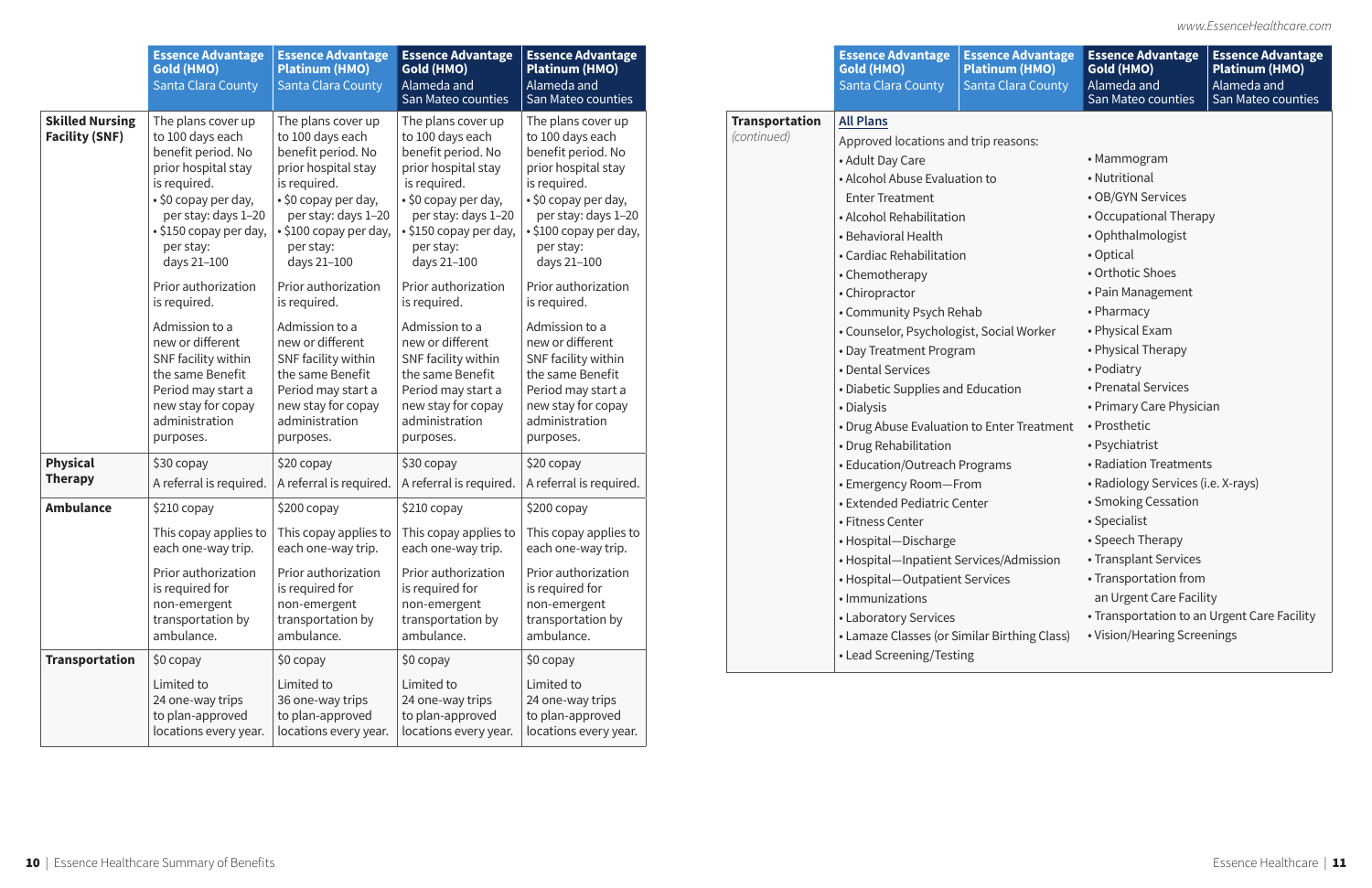## **O)** and Vision)

- **nd preventive services): 0% co-insurance (preferred** (non-preferred providers)
- ces include:
- ry calendar year)
- ndar year)
- lendar year)
- series, once every 6 months)
- diographic images (1 series, once every 2 calendar years)
- % co-insurance (preferred providers) or 50% co-insurance

### e (but are not limited to\*):

- iic images and post-operative re-evaluation visit): viders) or 20% co-insurance (non-preferred providers)
- fillings and titanium crowns): 40-60% co-insurance (co-insurance (non-preferred providers)
- ndibular partial dentures): 40% co-insurance (preferred (non-preferred providers)
- gingival inflammation and osseous surgery): foviders) or 50% co-insurance (non-preferred providers)
- upted tooth and Coronectomy): 40% co-insurance -insurance (non-preferred providers)
- illofacial surgery and other services (adjusting complete high noble metal retainer crown): 40%-60% co-insurance (9% co-insurance (non-preferred providers)
- yentive and comprehensive services: \$1,500
- nore details and a complete listing. Some limitations and

### dar year: \$25 copay

- ic single, bifocal, trifocal or lenticular lenses)
- mes or contact lenses, every 2 calendar years: \$25 copay
- n additional cost.

|                                       | <b>OSB Package 1 (Dental (DHMO) and Vision)</b>                                                                                                                                                                                                                                                                                                  |
|---------------------------------------|--------------------------------------------------------------------------------------------------------------------------------------------------------------------------------------------------------------------------------------------------------------------------------------------------------------------------------------------------|
| <b>Monthly Plan</b><br><b>Premium</b> | An additional \$20 per month                                                                                                                                                                                                                                                                                                                     |
| <b>Deductibles</b>                    | This plan does not have a deductible.                                                                                                                                                                                                                                                                                                            |
| <b>Dental Services</b>                | Preventive dental services: \$0 copay                                                                                                                                                                                                                                                                                                            |
|                                       | Preventive services include:<br>• Periodic oral evaluation (2 every calendar year)<br>• Routine cleaning (2 every calendar year)<br>· Fluoride treatment (2 every calendar year)<br>• Horizontal bitewing X-ray(s) (1 series, once every 6 months)<br>• Intraoral complete series of radiographic images (1 series, once every 2 calendar years) |
|                                       | Comprehensive services include (but are not limited to*):<br>Non-routine services (non-routine cleaning, inspection of removable denture and home<br>bleaching tray and gel): \$0-\$125 copay                                                                                                                                                    |
|                                       | Diagnostic services (radiographic images and post-operative re-evaluation visit):<br>\$0-\$5 copay                                                                                                                                                                                                                                               |
|                                       | Restorative services (amalgam fillings and titanium crowns): \$8-\$395 copay                                                                                                                                                                                                                                                                     |
|                                       | Endodontics (pulp cap and mandibular partial dentures): \$5-\$395 copay                                                                                                                                                                                                                                                                          |
|                                       | Periodontics (scaling for severe gingival inflammation and osseous surgery):<br>\$5-\$385 copay                                                                                                                                                                                                                                                  |
|                                       | Extractions (extraction of an erupted tooth and coronectomy): \$14-\$140 copay                                                                                                                                                                                                                                                                   |
|                                       | Prosthodontics, other oral/maxillofacial surgery and other services (adjusting complete<br>or partial dentures and 3/4 cast high noble metal retainer crown): \$18-\$445 copay                                                                                                                                                                   |
|                                       | *See Evidence of Coverage for more details and a complete listing. Some limitations and<br>exclusions apply.                                                                                                                                                                                                                                     |
| <b>Vision Services</b>                | 1 routine eye exam every calendar year: \$25 copay                                                                                                                                                                                                                                                                                               |
|                                       | Eyeglass lenses (standard plastic single, bifocal, trifocal or lenticular lenses)<br>every 2 calendar years: \$25 copay                                                                                                                                                                                                                          |
|                                       | \$150 allowance for eyeglass frames or contact lenses, every 2 calendar years: \$25 copay                                                                                                                                                                                                                                                        |
|                                       | Upgrades may be available at an additional cost.                                                                                                                                                                                                                                                                                                 |

|                                       | OSB Package 2 (Dental (PPO) an                                                                                                                                                                                                                              |
|---------------------------------------|-------------------------------------------------------------------------------------------------------------------------------------------------------------------------------------------------------------------------------------------------------------|
| <b>Monthly Plan</b><br><b>Premium</b> | An additional \$38 per month                                                                                                                                                                                                                                |
| <b>Deductible</b>                     | This plan does not have a deductible.                                                                                                                                                                                                                       |
| <b>Dental Services</b>                | Preventive dental (diagnostic and pre<br>providers) or 20% co-insurance (non-                                                                                                                                                                               |
|                                       | Diagnostic and preventive services in<br>· Periodic oral evaluation (2 every cale<br>• Routine cleaning (2 every calendar y<br>· Fluoride treatment (2 every calenda<br>• Horizontal bitewing X-ray(s) (1 series<br>· Intraoral complete series of radiogra |
|                                       | Preventive dental (sealants): 40% co-<br>(non-preferred providers)                                                                                                                                                                                          |
|                                       | Comprehensive services include (but<br>Diagnostic services (radiographic ima<br>0% co-insurance (preferred providers                                                                                                                                        |
|                                       | Restorative services (amalgam fillings<br>(preferred providers) or 50-60% co-in                                                                                                                                                                             |
|                                       | Endodontics (pulp cap and mandibul<br>providers) or 50% co-insurance (non-                                                                                                                                                                                  |
|                                       | Periodontics (scaling for severe gingive<br>40% co-insurance (preferred provider                                                                                                                                                                            |
|                                       | Extractions (extraction of an erupted<br>(preferred providers) or 50% co-insur                                                                                                                                                                              |
|                                       | Prosthodontics, other oral/maxillofad<br>or partial dentures and 3/4 cast high r<br>(preferred providers) or 50%-60% co-                                                                                                                                    |
|                                       | Yearly maximum benefit for preventive                                                                                                                                                                                                                       |
|                                       | *See Evidence of Coverage for more d<br>exclusions apply.                                                                                                                                                                                                   |
| <b>Vision Services</b>                | 1 routine eye exam every calendar ye                                                                                                                                                                                                                        |
|                                       | Eyeglass lenses (standard plastic sing<br>every 2 calendar years: \$25 copay                                                                                                                                                                                |
|                                       | \$275 allowance for eyeglass frames o                                                                                                                                                                                                                       |
|                                       | Upgrades may be available at an addi                                                                                                                                                                                                                        |

## **Optional Supplemental Benefits**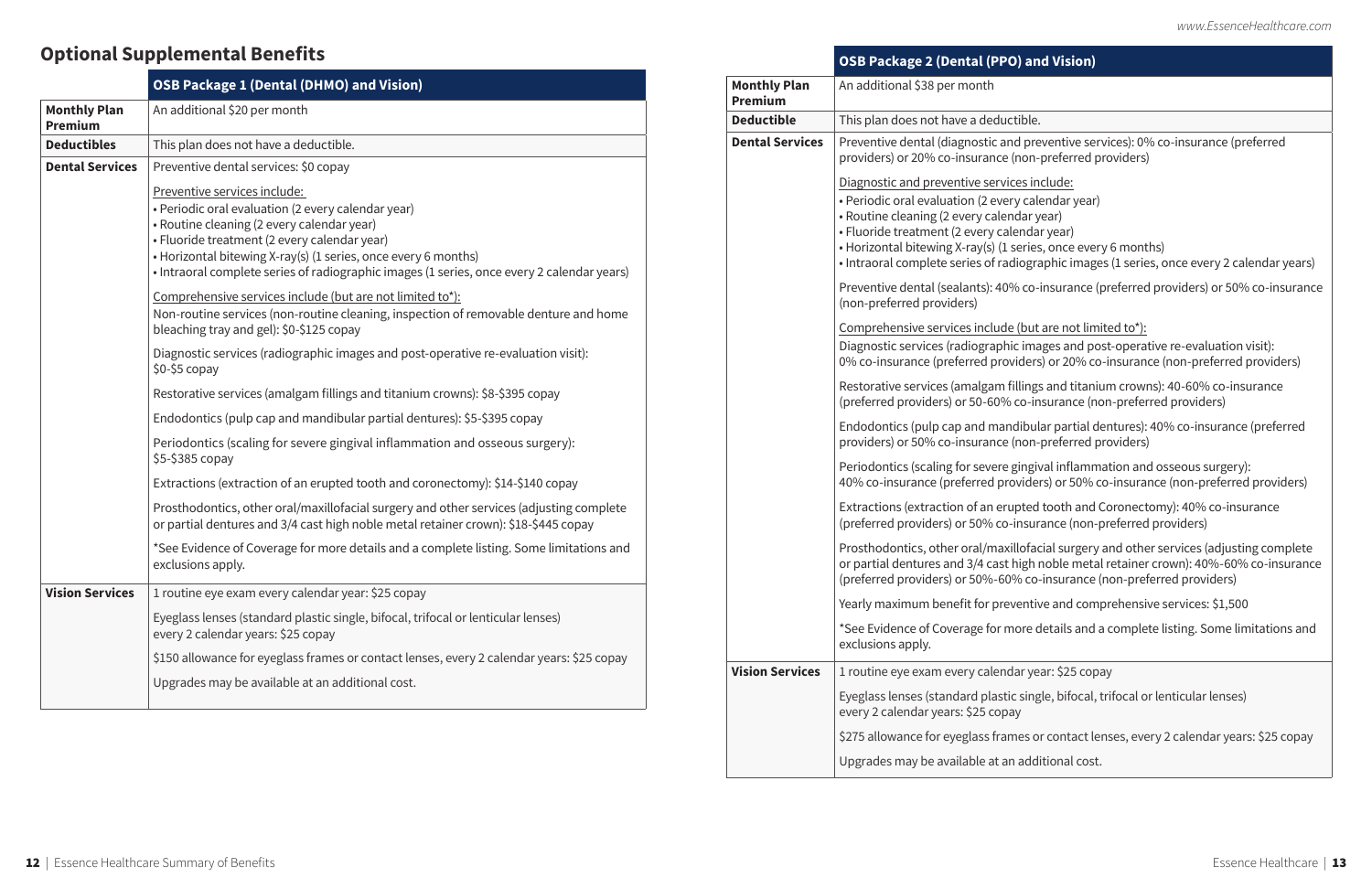*www.EssenceHealthcare.com*

† Select Insulins are those that are part of the Insulin Savings Program and therefore will incur low, consistent copays through the coverage gap. For information regarding which insulins are Select Insulins under the plan's benefit, refer to the plan's Prescription Drug Formulary. See the Evidence of Coverage for more information regarding Select Insulins, including full cost-sharing information.

|                                                             | <b>Essence Advantage</b><br><b>Gold (HMO)</b><br><b>Santa Clara County</b> |             |                  | <b>Essence Advantage</b><br><b>Platinum (HMO)</b><br><b>Santa Clara County</b> | <b>Essence Advantage</b><br>Gold (HMO)<br>Alameda and<br>San Mateo counties |             |                  | <b>Essence Advantage</b><br><b>Platinum (HMO)</b><br>Alameda and<br>San Mateo counties |
|-------------------------------------------------------------|----------------------------------------------------------------------------|-------------|------------------|--------------------------------------------------------------------------------|-----------------------------------------------------------------------------|-------------|------------------|----------------------------------------------------------------------------------------|
| <b>Standard Retail</b><br><b>Cost Sharing</b>               | 30-day<br>supply                                                           |             | 60-day<br>supply | 90-day<br>supply                                                               | 30-day<br>supply                                                            |             | 60-day<br>supply | 90-day<br>supply                                                                       |
| Tier <sub>3</sub><br>(Preferred Brand)                      | \$47 copay                                                                 |             | \$94 copay       | \$141 copay                                                                    | \$47 copay                                                                  | \$94 copay  |                  | \$141 copay                                                                            |
| Select Insulins <sup>t</sup>                                | \$35 copay                                                                 |             | \$70 copay       | \$105 copay                                                                    | \$35 copay                                                                  |             | \$70 copay       | $$105$ copay                                                                           |
| Tier <sub>4</sub><br>(Non-Preferred<br>Brand)               | \$100 copay                                                                |             | \$200 copay      | \$300 copay                                                                    | \$100 copay                                                                 |             | \$200 copay      | \$300 copay                                                                            |
| <b>Tier 5</b><br>(Specialty Drug)                           | 33%<br>co-insurance                                                        |             |                  | Not Offered                                                                    | 33%<br>co-insurance                                                         |             |                  | Not Offered                                                                            |
| Tier <sub>6</sub><br>(Select Care Drugs)**                  | \$0 copay                                                                  |             | \$0 copay        | \$0 copay                                                                      | \$0 copay                                                                   |             | \$0 copay        | \$0 copay                                                                              |
| <b>Standard Mail</b><br><b>Order Cost</b><br><b>Sharing</b> | 30-day<br>supply                                                           |             | 60-day<br>supply | 90-day<br>supply                                                               | 30-day<br>supply                                                            |             | 60-day<br>supply | 90-day<br>supply                                                                       |
| <b>Tier 1</b><br>(Preferred Generic)                        |                                                                            | Not Offered |                  | \$10 copay                                                                     | Not Offered                                                                 |             | \$10 copay       |                                                                                        |
| <b>Tier 2</b><br>(Generic)                                  |                                                                            | Not Offered |                  | \$30 copay                                                                     |                                                                             | Not Offered |                  | \$30 copay                                                                             |
| Select Insulins <sup>†</sup>                                |                                                                            | Not Offered |                  | \$30 copay                                                                     |                                                                             | Not Offered |                  | \$30 copay                                                                             |
| Tier <sub>3</sub><br>(Preferred Brand)                      |                                                                            | Not Offered |                  | \$94 copay                                                                     |                                                                             | Not Offered |                  | \$94 copay                                                                             |
| Select Insulins <sup>t</sup>                                |                                                                            | Not Offered |                  | \$94 copay                                                                     |                                                                             | Not Offered |                  | \$94 copay                                                                             |
| <b>Tier 4</b><br>(Non-Preferred<br>Brand)                   |                                                                            | Not Offered |                  | \$200 copay                                                                    |                                                                             | Not Offered |                  | \$200 copay                                                                            |
| <b>Tier 5</b><br>(Specialty Drug)                           |                                                                            |             | Not Offered      |                                                                                |                                                                             |             | Not Offered      |                                                                                        |
| Tier <sub>6</sub><br>(Select Care<br>Drugs)**               |                                                                            | Not Offered |                  | \$0 copay                                                                      |                                                                             | Not Offered |                  | \$0 copay                                                                              |

\*\*Select Care Drugs are generic drugs on Tier 6.

## **Prescription Drug Benefits**

|                                                                    | <b>Essence Advantage</b><br><b>Gold (HMO)</b><br>Santa Clara County |                                                                                                                                                                                                                                                                                                                                                                                                                                                                                     | <b>Essence Advantage</b><br><b>Platinum (HMO)</b><br><b>Santa Clara County</b>                                                                                                                                                                           | <b>Essence Advantage</b><br>Gold (HMO)<br>Alameda and<br>San Mateo counties |                  | <b>Essence Advantage</b><br><b>Platinum (HMO)</b><br>Alameda and<br>San Mateo counties                                                                                       |  |  |  |  |
|--------------------------------------------------------------------|---------------------------------------------------------------------|-------------------------------------------------------------------------------------------------------------------------------------------------------------------------------------------------------------------------------------------------------------------------------------------------------------------------------------------------------------------------------------------------------------------------------------------------------------------------------------|----------------------------------------------------------------------------------------------------------------------------------------------------------------------------------------------------------------------------------------------------------|-----------------------------------------------------------------------------|------------------|------------------------------------------------------------------------------------------------------------------------------------------------------------------------------|--|--|--|--|
| <b>Medicare</b><br><b>Part B Drugs</b>                             | <b>All Plans</b>                                                    | For Part B drugs such as chemotherapy drugs: 20% co-insurance<br>Other Part B drugs: 20% co-insurance<br>Prior authorization is required.                                                                                                                                                                                                                                                                                                                                           |                                                                                                                                                                                                                                                          |                                                                             |                  |                                                                                                                                                                              |  |  |  |  |
| <b>Deductible</b>                                                  | <b>All Plans</b>                                                    | These plans do not have a deductible.                                                                                                                                                                                                                                                                                                                                                                                                                                               |                                                                                                                                                                                                                                                          |                                                                             |                  |                                                                                                                                                                              |  |  |  |  |
| <b>Initial Coverage</b>                                            | <b>All Plans</b>                                                    | You pay the amounts listed in the following tables until your total yearly drug costs<br>reach \$4,430. Total yearly drug costs are the total drug costs paid by both you and<br>your Part D plan.<br>If you reside in a long-term care facility, you pay the same as at a standard<br>retail pharmacy.<br>You may get drugs from an out-of-network pharmacy at the same cost as a standard<br>retail pharmacy. Coverage is limited to certain situations if you go out of network. |                                                                                                                                                                                                                                                          |                                                                             |                  |                                                                                                                                                                              |  |  |  |  |
| <b>Additional Drug</b><br>Coverage<br>(Insulin Savings<br>Program) | <b>All Plans</b>                                                    |                                                                                                                                                                                                                                                                                                                                                                                                                                                                                     | our Insulin Savings Program. <sup>†</sup> Costs for Select Insulins will remain the same during<br>the Initial Coverage and Coverage Gap phases of your prescription drug benefit. The<br>isn't available if you receive Extra Help from the government. |                                                                             |                  | As an Essence member, you'll have low, predictable copays on Select Insulins through<br>program doesn't apply during the Catastrophic Coverage stage. Note that this program |  |  |  |  |
| <b>Standard Retail</b><br><b>Cost Sharing</b>                      | $30$ -day<br>supply                                                 | 60-day<br>supply                                                                                                                                                                                                                                                                                                                                                                                                                                                                    | 90-day<br>supply                                                                                                                                                                                                                                         | $30-day$<br>supply                                                          | 60-day<br>supply | 90-day<br>supply                                                                                                                                                             |  |  |  |  |
| Tier 1<br>(Preferred Generic)                                      | \$5 copay                                                           | \$10 copay                                                                                                                                                                                                                                                                                                                                                                                                                                                                          | \$15 copay                                                                                                                                                                                                                                               | \$5 copay                                                                   | \$10 copay       | \$15 copay                                                                                                                                                                   |  |  |  |  |
| <b>Tier 2</b><br>(Generic)                                         | \$15 copay                                                          | \$30 copay                                                                                                                                                                                                                                                                                                                                                                                                                                                                          | \$45 copay                                                                                                                                                                                                                                               | \$15 copay                                                                  | \$30 copay       | \$45 copay                                                                                                                                                                   |  |  |  |  |
| Select Insulins <sup>t</sup>                                       | \$15 copay                                                          | \$30 copay                                                                                                                                                                                                                                                                                                                                                                                                                                                                          | \$45 copay                                                                                                                                                                                                                                               | \$15 copay                                                                  | \$30 copay       | \$45 copay                                                                                                                                                                   |  |  |  |  |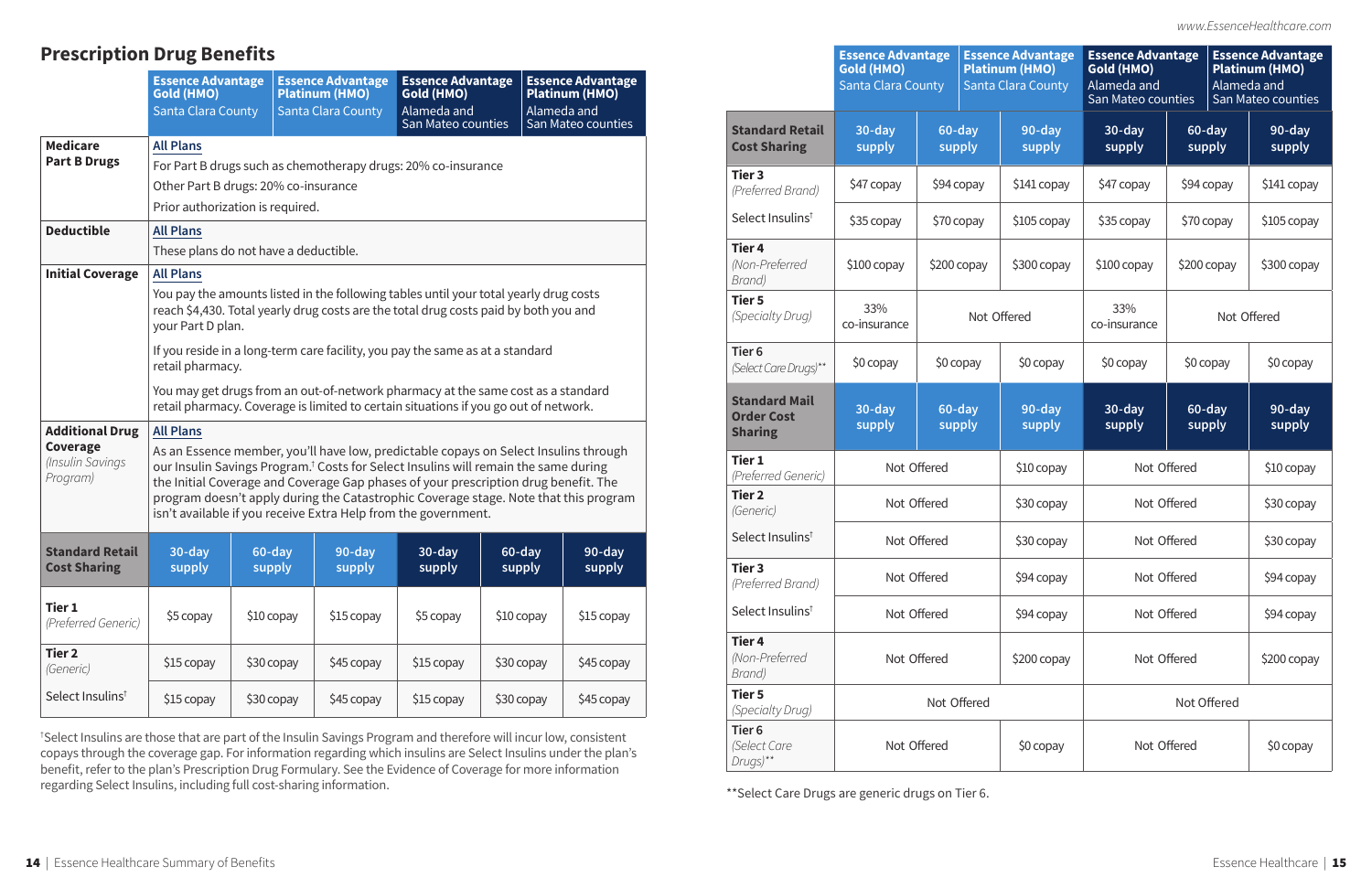| ЭV | \$35 copay                                                                                       | $\frac{1}{2}$ \$30 copay |
|----|--------------------------------------------------------------------------------------------------|--------------------------|
|    | $\mathsf{Id}$ is required. $\mathsf{A}$ referral is required. $\mathsf{A}$ referral is required. |                          |

|                                                             | <b>Essence Advantage</b><br><b>Gold (HMO)</b><br><b>Santa Clara County</b>                                                         |                                                                                                                                                                                                                                                                                                                                                                                                                                                                                                                                                                                                                                                                                                                                                                                                                                                             | <b>Essence Advantage</b><br><b>Platinum (HMO)</b><br><b>Santa Clara County</b> | <b>Essence Advantage</b><br>Gold (HMO)<br>Alameda and<br>San Mateo counties                                                                                           |                  | <b>Essence Advantage</b><br><b>Platinum (HMO)</b><br>Alameda and<br>San Mateo counties |  |  |  |  |
|-------------------------------------------------------------|------------------------------------------------------------------------------------------------------------------------------------|-------------------------------------------------------------------------------------------------------------------------------------------------------------------------------------------------------------------------------------------------------------------------------------------------------------------------------------------------------------------------------------------------------------------------------------------------------------------------------------------------------------------------------------------------------------------------------------------------------------------------------------------------------------------------------------------------------------------------------------------------------------------------------------------------------------------------------------------------------------|--------------------------------------------------------------------------------|-----------------------------------------------------------------------------------------------------------------------------------------------------------------------|------------------|----------------------------------------------------------------------------------------|--|--|--|--|
| <b>Coverage Gap</b>                                         | <b>All Plans</b><br>coverage gap.                                                                                                  | Most Medicare drug plans have a coverage gap (also called the "donut hole"). This means<br>that there's a temporary change in what you will pay for your drugs. The coverage gap<br>begins after the total yearly drug cost (including what your plan has paid and what you<br>have paid) reaches \$4,430.<br>After you enter the coverage gap, you pay 25% of the plan's cost for covered brand-name<br>drugs and 25% of the plan's cost for covered generic drugs until your out-of-pocket<br>costs total \$7,050, which is the end of the coverage gap. Not everyone will enter the<br>During the coverage gap, your costs for Tier 1 and Tier 6 drugs (shown in the following<br>table) will remain the same as during the initial coverage phase of your prescription drug<br>benefit. You will need to use your formulary to locate your drug's tier. |                                                                                |                                                                                                                                                                       |                  |                                                                                        |  |  |  |  |
|                                                             | If you're eligible for the Insulin Savings Program, your cost-share for Select Insulins won't<br>increase during the coverage gap. |                                                                                                                                                                                                                                                                                                                                                                                                                                                                                                                                                                                                                                                                                                                                                                                                                                                             |                                                                                |                                                                                                                                                                       |                  |                                                                                        |  |  |  |  |
| <b>Standard Retail</b><br><b>Cost Sharing</b>               | 30-day<br>supply                                                                                                                   | 60-day<br>supply                                                                                                                                                                                                                                                                                                                                                                                                                                                                                                                                                                                                                                                                                                                                                                                                                                            | 90-day<br>supply                                                               | 30-day<br>supply                                                                                                                                                      | 60-day<br>supply | 90-day<br>supply                                                                       |  |  |  |  |
| Tier 1 (Preferred<br>Generic)                               | \$5 copay                                                                                                                          | \$10 copay                                                                                                                                                                                                                                                                                                                                                                                                                                                                                                                                                                                                                                                                                                                                                                                                                                                  | \$15 copay                                                                     | \$5 copay                                                                                                                                                             | \$10 copay       | \$15 copay                                                                             |  |  |  |  |
| Tier 6 (Select Care<br>$Drugs)$ **                          | \$0 copay                                                                                                                          | \$0 copay                                                                                                                                                                                                                                                                                                                                                                                                                                                                                                                                                                                                                                                                                                                                                                                                                                                   | $$0$ copay                                                                     | $$0$ copay                                                                                                                                                            | \$0 copay        | \$0 copay                                                                              |  |  |  |  |
| <b>Standard Mail</b><br><b>Order Cost</b><br><b>Sharing</b> | $30 - day$<br>supply                                                                                                               | 60-day<br>supply                                                                                                                                                                                                                                                                                                                                                                                                                                                                                                                                                                                                                                                                                                                                                                                                                                            | 90-day<br>supply                                                               | 30-day<br>supply                                                                                                                                                      | 60-day<br>supply | 90-day<br>supply                                                                       |  |  |  |  |
| Tier 1 (Preferred<br>Generic)                               | Not Offered                                                                                                                        |                                                                                                                                                                                                                                                                                                                                                                                                                                                                                                                                                                                                                                                                                                                                                                                                                                                             | \$10 copay                                                                     | Not Offered                                                                                                                                                           |                  | \$10 copay                                                                             |  |  |  |  |
| Tier 6 (Select Care<br>Drugs)**                             | Not Offered                                                                                                                        |                                                                                                                                                                                                                                                                                                                                                                                                                                                                                                                                                                                                                                                                                                                                                                                                                                                             | \$0 copay                                                                      | Not Offered                                                                                                                                                           |                  | \$0 copay                                                                              |  |  |  |  |
| <b>Catastrophic</b><br>Coverage                             | <b>All Plans</b><br>• 5% co-insurance or                                                                                           |                                                                                                                                                                                                                                                                                                                                                                                                                                                                                                                                                                                                                                                                                                                                                                                                                                                             | \$9.85 copay for other drugs (one month supply)                                | After your yearly out-of-pocket drug costs reach \$7,050, you pay the greater of:<br>• \$3.95 copay for generic (including brand-name drugs treated as generic) and a |                  |                                                                                        |  |  |  |  |

\*\*Select Care Drugs are generic drugs on Tier 6.

Plans may offer supplemental benefits in addition to Part C benefits and Part D benefits.

|                                                    | <b>Essence Advantage</b><br><b>Gold (HMO)</b><br><b>Santa Clara County</b>                                                   | <b>Essence Advantage</b><br><b>Platinum (HMO)</b><br>Santa Clara County | <b>Essence Advantage</b><br>Gold (HMO)<br>Alameda and<br>San Mateo counties                                                                                              | <b>Essence Advantage</b><br><b>Platinum (HMO)</b><br>Alameda and<br>San Mateo counties |  |  |  |  |
|----------------------------------------------------|------------------------------------------------------------------------------------------------------------------------------|-------------------------------------------------------------------------|--------------------------------------------------------------------------------------------------------------------------------------------------------------------------|----------------------------------------------------------------------------------------|--|--|--|--|
| Chiropractic<br>Care                               | <b>All Plans</b><br>A referral is required.                                                                                  | Manual manipulation of the spine to correct subluxation: \$20 copay     |                                                                                                                                                                          |                                                                                        |  |  |  |  |
| <b>Diabetes</b><br><b>Supplies</b><br>and Services | <b>All Plans</b><br>Diabetes self-management training: \$0 copay                                                             |                                                                         |                                                                                                                                                                          |                                                                                        |  |  |  |  |
|                                                    | Diabetes monitoring supplies (including blood glucose monitors, lancets and blood<br>glucose test strips*): \$0 copay        |                                                                         |                                                                                                                                                                          |                                                                                        |  |  |  |  |
|                                                    | When glucose meters and test strips are obtained at a pharmacy, coverage is limited to<br>specific Abbott/Lifescan products. |                                                                         |                                                                                                                                                                          |                                                                                        |  |  |  |  |
|                                                    |                                                                                                                              | Diabetic therapeutic custom-molded shoes or inserts: \$0 copay          |                                                                                                                                                                          |                                                                                        |  |  |  |  |
|                                                    | continuous glucose meters, insulin pumps).                                                                                   |                                                                         | Authorization is required for some items (e.g., diabetic custom-molded shoes and inserts,                                                                                |                                                                                        |  |  |  |  |
|                                                    |                                                                                                                              | *See Evidence of Coverage for a complete listing.                       |                                                                                                                                                                          |                                                                                        |  |  |  |  |
| <b>Durable Medical</b>                             | <b>All Plans</b>                                                                                                             |                                                                         |                                                                                                                                                                          |                                                                                        |  |  |  |  |
| <b>Equipment</b><br>(wheelchairs,                  | 20% co-insurance                                                                                                             |                                                                         |                                                                                                                                                                          |                                                                                        |  |  |  |  |
| oxygen, etc.)                                      | Prior authorization may be required.                                                                                         |                                                                         |                                                                                                                                                                          |                                                                                        |  |  |  |  |
| <b>Foot Care</b><br>(podiatry services)            | \$35 copay<br>A referral is required.                                                                                        | \$20 copay<br>A referral is required.                                   | \$35 copay<br>A referral is required.                                                                                                                                    | \$30 copay<br>A referral is required.                                                  |  |  |  |  |
| Home                                               | <b>All Plans</b>                                                                                                             |                                                                         |                                                                                                                                                                          |                                                                                        |  |  |  |  |
| <b>Healthcare</b>                                  | \$0 copay                                                                                                                    |                                                                         |                                                                                                                                                                          |                                                                                        |  |  |  |  |
|                                                    | A referral is required.                                                                                                      |                                                                         |                                                                                                                                                                          |                                                                                        |  |  |  |  |
| <b>Hospice</b>                                     | <b>All Plans</b>                                                                                                             |                                                                         |                                                                                                                                                                          |                                                                                        |  |  |  |  |
|                                                    | Original Medicare, not Essence Healthcare.                                                                                   |                                                                         | When you enroll in a Medicare-certified hospice program, your hospice services and<br>your Part A and Part B services related to your terminal prognosis are paid for by |                                                                                        |  |  |  |  |
| <b>Outpatient</b><br><b>Substance</b>              | Individual visit:<br>\$30 copay                                                                                              | Individual visit:<br>\$20 copay                                         | Individual visit:<br>\$30 copay                                                                                                                                          | Individual visit:<br>\$20 copay                                                        |  |  |  |  |
| <b>Abuse</b>                                       | Group visit:<br>\$20 copay                                                                                                   | Group visit:<br>\$10 copay                                              | Group visit:<br>\$20 copay                                                                                                                                               | Group visit:<br>\$10 copay                                                             |  |  |  |  |
|                                                    | Prior authorization<br>is required.                                                                                          | Prior authorization<br>is required.                                     | Prior authorization<br>is required.                                                                                                                                      | Prior authorization<br>is required.                                                    |  |  |  |  |

## **Other Covered Benefits**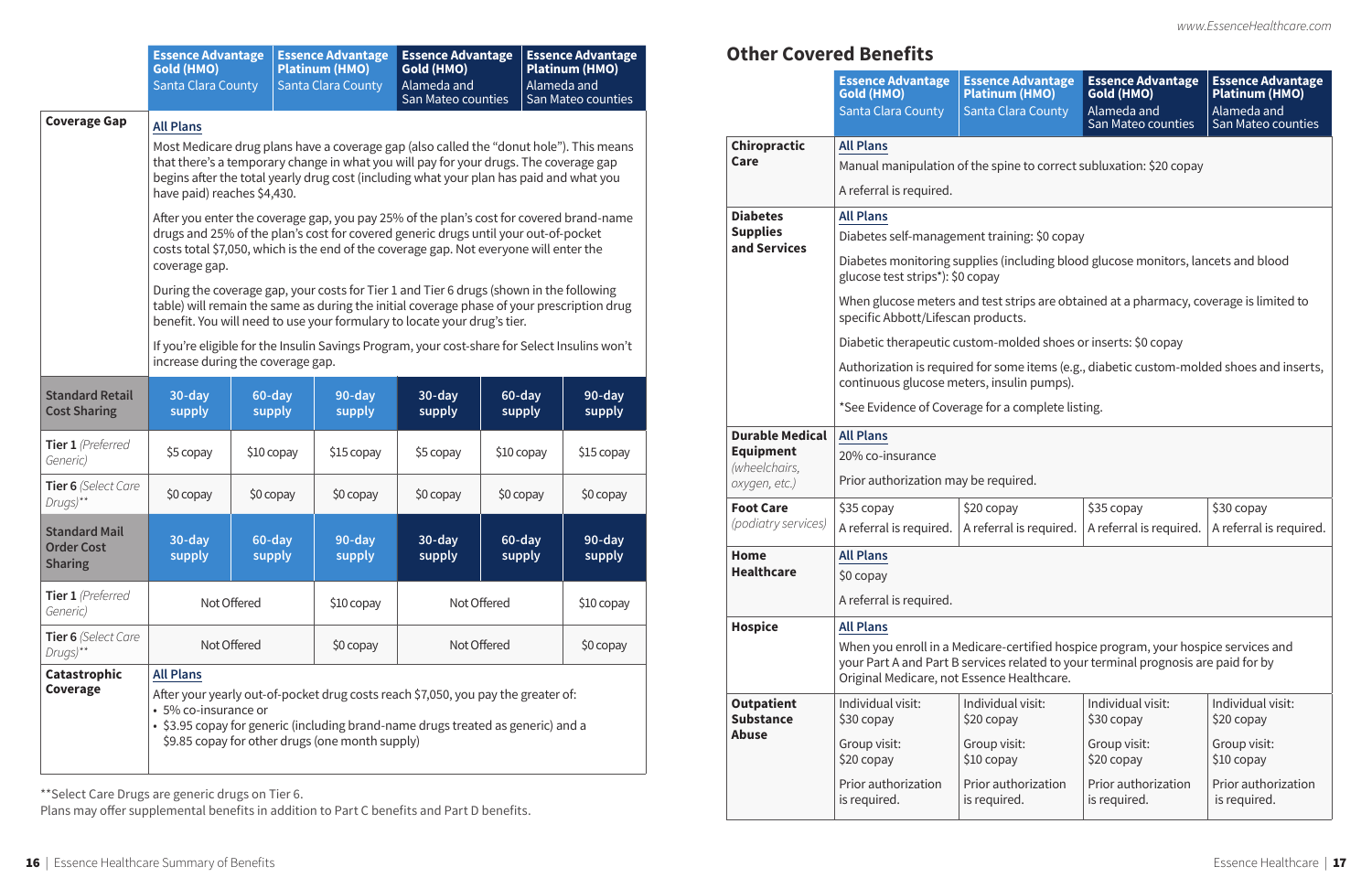|                                                               | <b>Essence Advantage</b><br><b>Gold (HMO)</b><br><b>Santa Clara County</b>                       | <b>Essence Advantage</b><br><b>Platinum (HMO)</b><br>Santa Clara County                                                    | <b>Essence Advantage</b><br>Gold (HMO)<br>Alameda and<br>San Mateo counties                                                                                           | <b>Essence Advantage</b><br><b>Platinum (HMO)</b><br>Alameda and<br>San Mateo counties                                                         |  |                                                                                                                                                                                                                                                                                | <b>Essence Advantage</b><br><b>Gold (HMO)</b><br><b>Santa Clara County</b>                                                                                                                                                       | <b>Essence Advantage</b><br><b>Platinum (HMO)</b><br><b>Santa Clara County</b>                                                            | <b>Essence Advantage</b><br>Gold (HMO)<br>Alameda and<br>San Mateo counties                                               | <b>Essence Advantage</b><br><b>Platinum (HMO)</b><br>Alameda and<br>San Mateo counties                                                    |
|---------------------------------------------------------------|--------------------------------------------------------------------------------------------------|----------------------------------------------------------------------------------------------------------------------------|-----------------------------------------------------------------------------------------------------------------------------------------------------------------------|------------------------------------------------------------------------------------------------------------------------------------------------|--|--------------------------------------------------------------------------------------------------------------------------------------------------------------------------------------------------------------------------------------------------------------------------------|----------------------------------------------------------------------------------------------------------------------------------------------------------------------------------------------------------------------------------|-------------------------------------------------------------------------------------------------------------------------------------------|---------------------------------------------------------------------------------------------------------------------------|-------------------------------------------------------------------------------------------------------------------------------------------|
| Over-the-<br><b>Counter</b><br>Coverage<br>(OTC)              | Not Offered                                                                                      | \$75 credit per<br>quarter to use on<br>approved health<br>products that can be<br>ordered online, by<br>phone or by mail. | Not Offered                                                                                                                                                           | \$50 credit per<br>quarter to use on<br>approved health<br>products that can be<br>ordered online, by                                          |  | <b>Wellness</b><br><b>Programs</b>                                                                                                                                                                                                                                             | Not Offered                                                                                                                                                                                                                      | Health club<br>membership/fitness<br>classes through<br>Silver&Fit®:<br>\$0 copay                                                         | Not Offered                                                                                                               | Health club<br>membership/fitness<br>classes through<br>Silver&Fit®:<br>$$0$ copay                                                        |
|                                                               |                                                                                                  | Up to 2 orders<br>per quarter are<br>allowed, and leftover<br>allowance does<br>not roll over from<br>quarter to quarter.  |                                                                                                                                                                       | phone or by mail.<br>Up to 2 orders<br>per quarter are<br>allowed, and leftover<br>allowance does<br>not roll over from<br>quarter to quarter. |  | Acupuncture                                                                                                                                                                                                                                                                    | Medicare-covered<br>services (chronic low<br>back pain), up to<br>20 visits per<br>calendar year:<br>\$35 copay per visit                                                                                                        | Medicare-covered<br>services (chronic low<br>back pain), up to<br>20 visits per<br>calendar year:<br>\$20 copay per visit<br>Supplemental | Medicare-covered<br>services (chronic low<br>back pain), up to<br>20 visits per<br>calendar year:<br>\$35 copay per visit | Medicare-covered<br>services (chronic low<br>back pain), up to<br>20 visits per<br>calendar year:<br>\$30 copay per visit<br>Supplemental |
| <b>Prosthetic</b><br><b>Devices</b>                           | <b>All Plans</b><br>Prosthetic devices: 20% co-insurance<br>Prior authorization may be required. | Related medical supplies: 20% co-insurance                                                                                 |                                                                                                                                                                       |                                                                                                                                                |  |                                                                                                                                                                                                                                                                                |                                                                                                                                                                                                                                  | services, up to<br>15 visits per<br>calendar year:<br>\$10 copay per visit                                                                |                                                                                                                           | services, up to<br>15 visits per<br>calendar year:<br>\$10 copay per visit                                                                |
| <b>Outpatient</b><br><b>Rehabilitation</b><br><b>Services</b> | Cardiac<br>rehabilitation<br>services:<br>\$30 copay per day                                     | Cardiac<br>rehabilitation<br>services:<br>\$25 copay per day                                                               | Cardiac<br>rehabilitation<br>services:<br>\$30 copay per day                                                                                                          | Cardiac<br>rehabilitation<br>services:<br>\$25 copay per day                                                                                   |  | <b>Meal Benefit</b><br><b>All Plans</b><br>Immediately following surgery or inpatient hospital stay:<br>\$0 copay for up to 28 days, maximum of 56 meals per calendar year<br>Limited to 1 occurrence per calendar year                                                        |                                                                                                                                                                                                                                  |                                                                                                                                           |                                                                                                                           |                                                                                                                                           |
|                                                               | Occupational,<br>speech and<br>language therapy<br>visits: \$30 copay                            | Occupational,<br>speech and<br>language therapy<br>visits: \$20 copay                                                      | Occupational,<br>speech and<br>language therapy<br>visits: \$30 copay                                                                                                 | Occupational,<br>speech and<br>language therapy<br>visits: \$20 copay                                                                          |  |                                                                                                                                                                                                                                                                                | Chronic conditions, including, but not limited to, some cardiovascular disorders,<br><b>COPD</b> or diabetes:<br>\$0 copay for up to 14 days, maximum of 28 meals per calendar year<br>Limited to 1 occurrence per calendar year |                                                                                                                                           |                                                                                                                           |                                                                                                                                           |
|                                                               | A separate<br>copayment for<br>occupational therapy                                              | A separate<br>copayment for<br>occupational therapy<br>will apply if other                                                 | A separate<br>copayment for<br>occupational therapy                                                                                                                   | A separate<br>copayment for<br>occupational therapy                                                                                            |  |                                                                                                                                                                                                                                                                                |                                                                                                                                                                                                                                  |                                                                                                                                           |                                                                                                                           |                                                                                                                                           |
|                                                               | will apply if other<br>outpatient therapy<br>services are rendered<br>on the same day.           | outpatient therapy<br>services are rendered<br>on the same day.<br>A referral is required. $\vert$ A referral is required. | will apply if other<br>outpatient therapy<br>services are rendered<br>on the same day.<br>A referral is required.   A referral is required.                           | will apply if other<br>outpatient therapy<br>services are rendered<br>on the same day.                                                         |  | <b>Additional</b><br><b>All Plans</b><br><b>Smoking</b><br>In addition to the 8 visits covered under Original Medicare, all of our plans include<br>and Tobacco<br>coverage for up to an additional 8 group visits at no cost to you.<br><b>Cessation</b><br><b>Counseling</b> |                                                                                                                                                                                                                                  |                                                                                                                                           |                                                                                                                           |                                                                                                                                           |
| Virtual/<br><b>Telehealth Visits</b>                          | <b>All Plans</b>                                                                                 | Primary Care Physician Telehealth Visits: \$10 copay                                                                       |                                                                                                                                                                       |                                                                                                                                                |  | <b>Nurse Hotline</b>                                                                                                                                                                                                                                                           | <b>All Plans</b>                                                                                                                                                                                                                 |                                                                                                                                           | 24-hour nursing hotline available at no additional cost (1-844-546-8773, TTY: 711)                                        |                                                                                                                                           |
|                                                               |                                                                                                  |                                                                                                                            | Services offered through Teladoc <sup>®</sup> App on your iPhone or Android smart-phone, via<br>Teladoc.com or by calling toll free at 1-800-Teladoc (1-800-835-2362) |                                                                                                                                                |  |                                                                                                                                                                                                                                                                                |                                                                                                                                                                                                                                  |                                                                                                                                           |                                                                                                                           |                                                                                                                                           |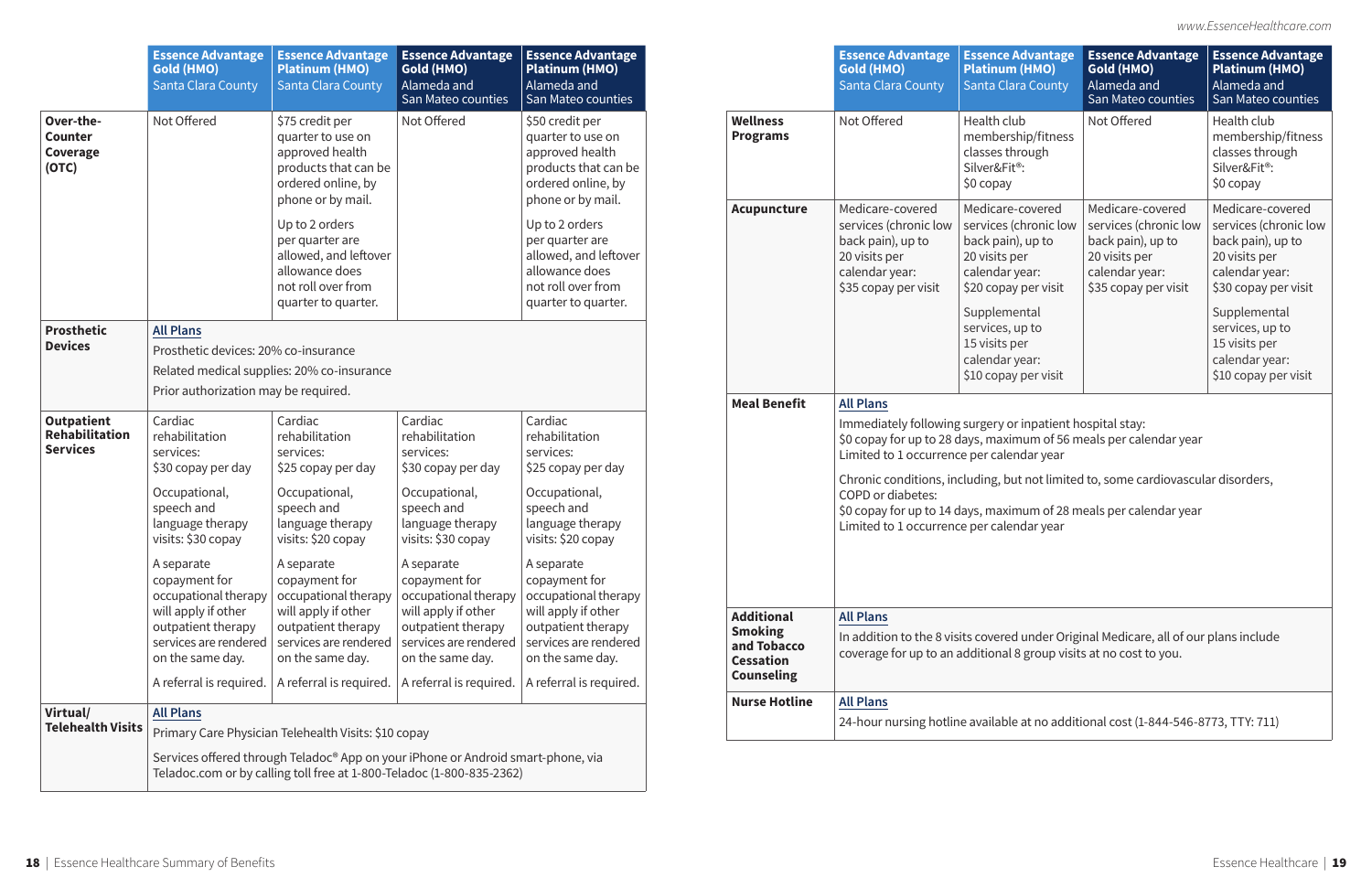## **Index**

## **Pre-Enrollment Checklist**

Before making an enrollment decision, it is important that you fully understand our benefits and rules. If you have any questions, you can call and speak to a sales representative at 1-855-923-3102 (TTY: 711).

## **Understanding the Benefits**

| $\overline{\phantom{a}}$ Review the full list of benefits found in the Ev |
|---------------------------------------------------------------------------|
| which you routinely see a doctor. Visit www.                              |
| (TTY: 711) to view a copy of the EOC.                                     |

Review the provider/pharmacy directory (or ask your doctor) to make sure the doctors you see now are in the network. If they are not listed, it means you will likely have to select a new doctor.

Review the provider/pharmacy directory to make sure the pharmacy you use for any prescription medicines is in the network. If the pharmacy is not listed, you will likely have to select a new pharmacy for your prescriptions.

## **Understanding Important Rules**

 $\Box$  In addition to your monthly plan premium, you must continue to pay your Medicare Part B premium. This premium is normally taken out of your Social Security check each month.

Benefits, premiums and/or copayments/co-insurance may change on January 1, 2023.

Except in emergency or urgent situations, we do not cover services by out-of-network providers (doctors who are not listed in the provider directory).

vidence of Coverage (EOC), especially services for EssenceHealthcare.com or call 1-855-923-3102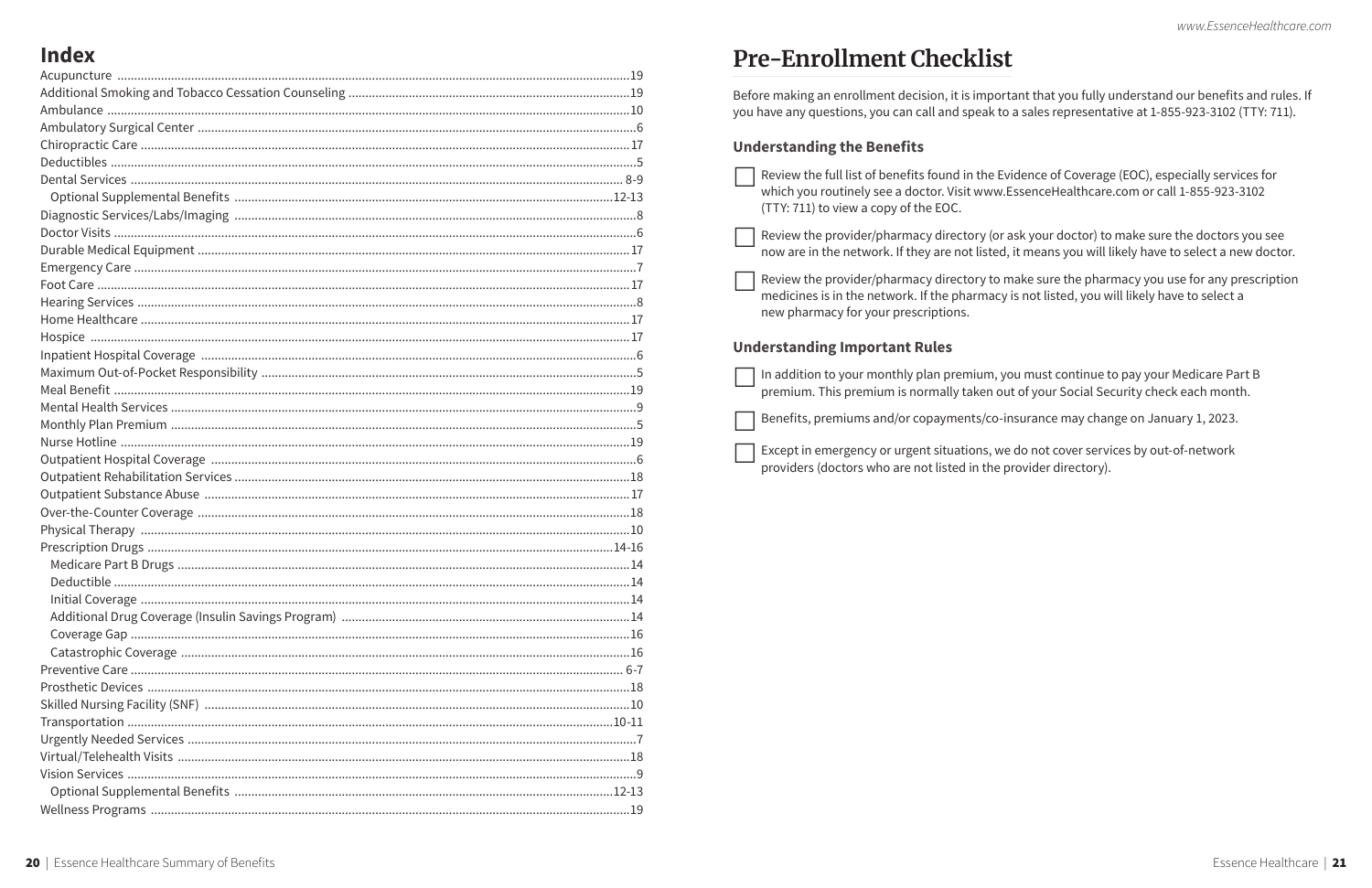**A Healthy Tomorrow Starts Today. A Healthy Tomorrow Starts Today. A Healthy Tomorrow Starts Today. A Healthy Tomorrow Starts Today. A Healthy Tomorrow Starts Today.**







 **A Healthy Tomorrow Starts Today. A Healthy Tomorrow Starts Today. A Healthy Tomorrow Starts Today. A Healthy Tomorrow Starts Today.**









 **A Healthy Tomorrow Starts Today. A Healthy Tomorrow Starts Today. A Healthy Tomorrow Starts Today. A Healthy Tomorrow Starts Today.**









ny Tomorrow Starts Today. A Healthy Tomorrow Starts Today. A Healthy Tomorrow Starts Today. A Healthy Tomo







 **A Healthy Tomorrow Starts Today. A Healthy Tomorrow Starts Today. A Healthy Tomorrow Starts Today. A Healthy Tomorrow Starts Today.**





ny Tomorrow Starts Today. A Healthy Tomorrow Starts Today. A Healthy Tomorrow Starts Today. A Healthy Tomo







 **A Healthy Tomorrow Starts Today. A Healthy Tomorrow Starts Today. A Healthy Tomorrow Starts Today. A Healthy Tomorrow Starts Today.**

 **A Healthy Tomorrow Starts Today. A Healthy Tomorrow Starts Today. A Healthy Tomorrow Starts Today. A Healthy Tomorrow Starts Today.**









ny Tomorrow Starts Today. A Healthy Tomorrow Starts Today. A Healthy Tomorrow Starts Today. A Healthy Tomorrow S







ny Tomorrow Starts Today. A Healthy Tomorrow Starts Today. A Healthy Tomorrow Starts Today. A Healthy Tomorrow S







## **Notes**